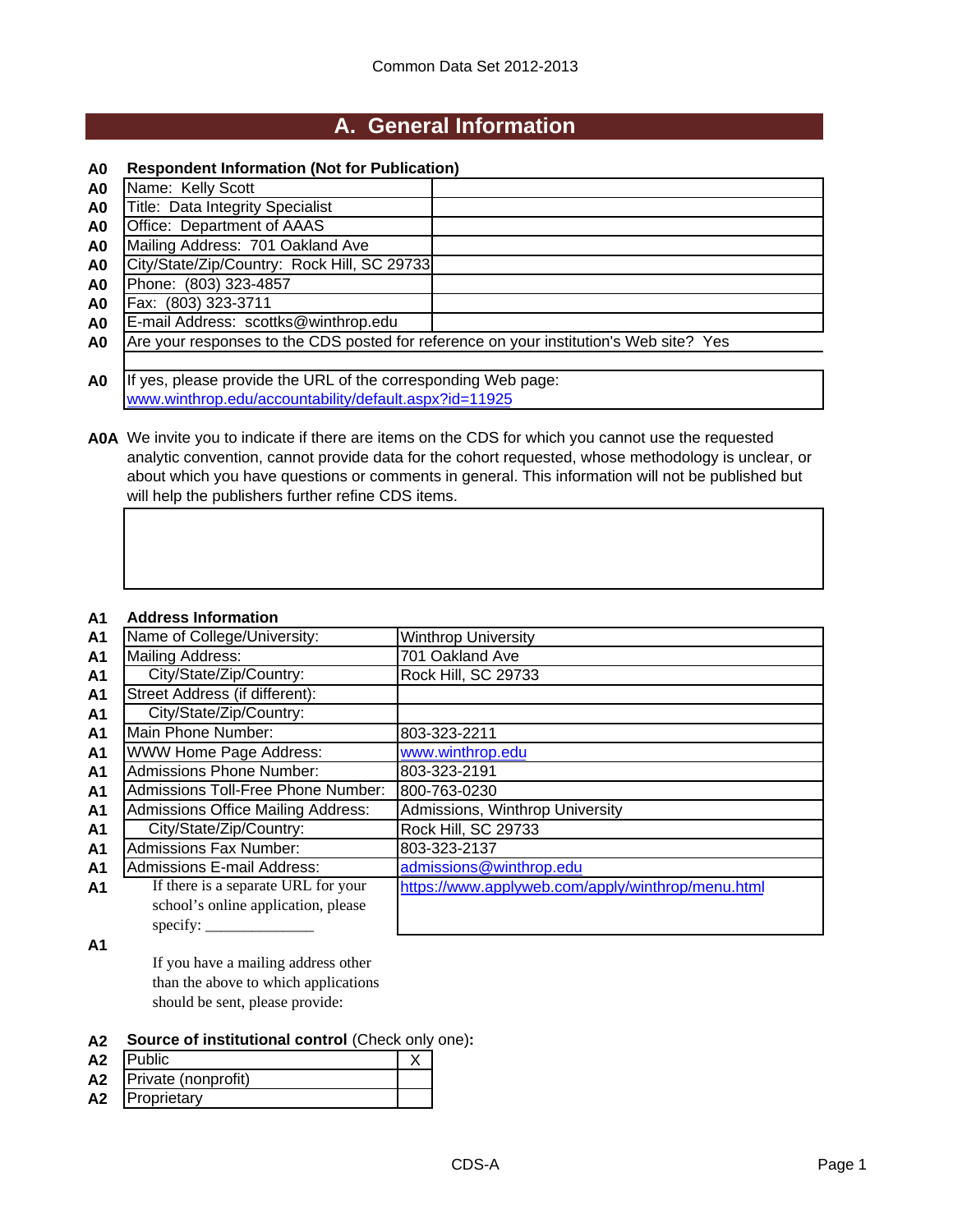## **A3 Classify your undergraduate institution:**

| A3 | Coeducational college |  |
|----|-----------------------|--|
|    | A3 Men's college      |  |
|    | A3 Women's college    |  |

## **A4 Academic year calendar:**

| A <sub>4</sub> | Semester                       |  |
|----------------|--------------------------------|--|
| A <sub>4</sub> | Quarter                        |  |
| A <sub>4</sub> | Trimester                      |  |
| A <sub>4</sub> | 4-1-4                          |  |
| A <sub>4</sub> | Continuous                     |  |
| A <sub>4</sub> | Differs by program (describe): |  |
|                |                                |  |
| A4             | Other (describe):              |  |
|                |                                |  |

| mυ             | Degrees offered by your matriculum. |   |
|----------------|-------------------------------------|---|
| A <sub>5</sub> | Certificate                         |   |
| A5             | Diploma                             |   |
| A5             | Associate                           |   |
| A5             | Transfer Associate                  |   |
| A5             | <b>Terminal Associate</b>           |   |
| A5             | Bachelor's                          | Χ |
| A5             | Postbachelor's certificate          | Х |
| A5             | Master's                            | X |
| A5             | Post-master's certificate           | Χ |
| A <sub>5</sub> | Doctoral degree                     |   |
|                | research/scholarship                |   |
| Α5             | Doctoral degree -                   |   |
|                | professional practice               |   |
| А5             | Doctoral degree -- other            |   |
|                |                                     |   |

## **A5 Degrees offered by your institution:**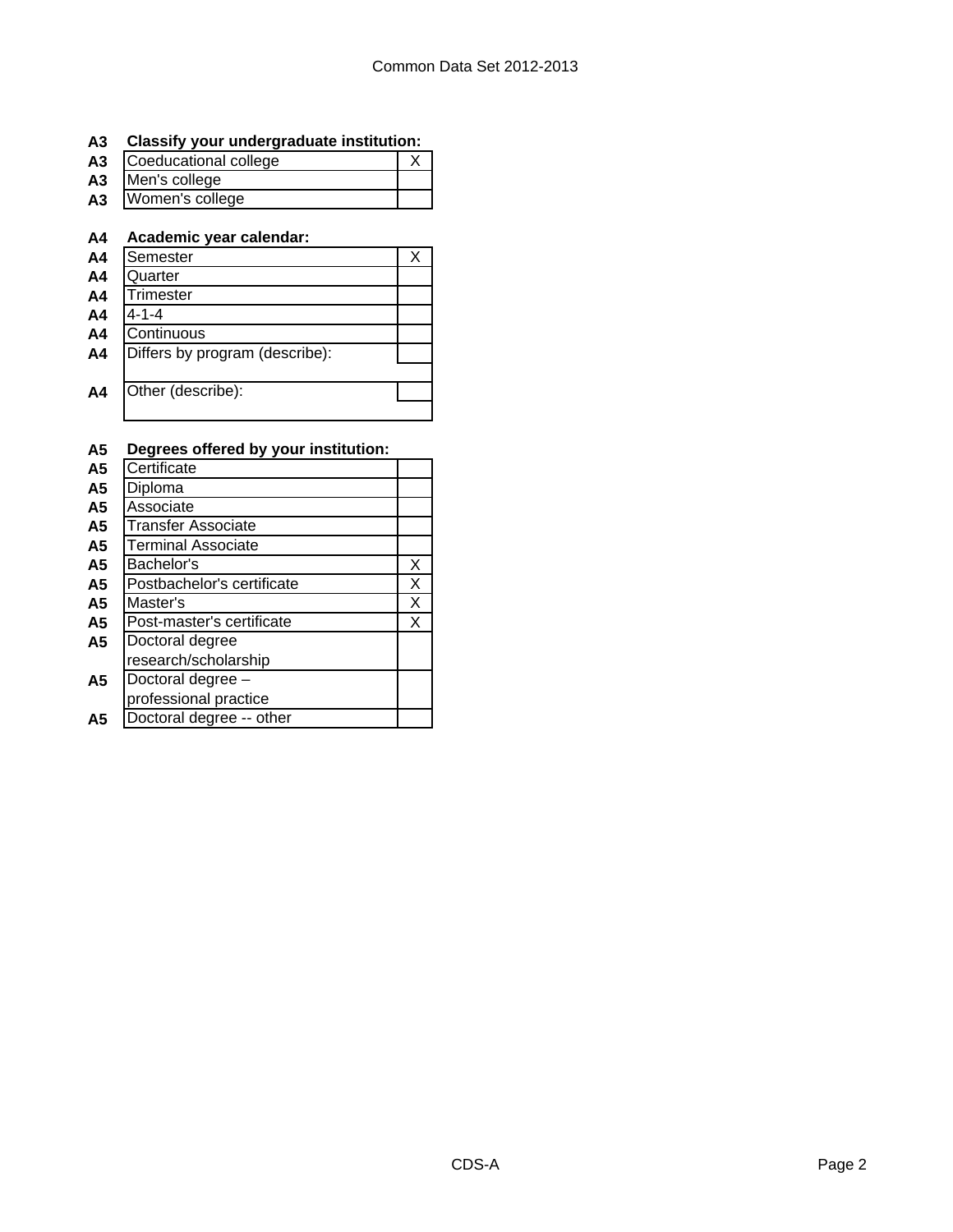## **B. ENROLLMENT AND PERSISTENCE**

**B1 Institutional Enrollment - Men and Women Provide numbers of students for each of the following categories as of the institution's official fall reporting date or as of October 15, 2012. Note: Report students formerly designated as "first professional" in the graduate cells.**

| <b>B1</b> |                                   | <b>FULL-TIME</b> |       | <b>PART-TIME</b> |       |  |
|-----------|-----------------------------------|------------------|-------|------------------|-------|--|
| <b>B1</b> |                                   | Men              | Women | Men              | Women |  |
| <b>B1</b> | <b>Undergraduates</b>             |                  |       |                  |       |  |
| <b>B1</b> | Degree-seeking, first-time        |                  |       |                  |       |  |
|           | freshmen                          | 325              | 816   | 0                | 2     |  |
| <b>B1</b> | Other first-year, degree-seeking  | 46               | 66    | 4                | 8     |  |
| <b>B1</b> | All other degree-seeking          | 1,065            | 2,134 | 107              | 174   |  |
| <b>B1</b> | Total degree-seeking              | 1,436            | 3,016 | 111              | 184   |  |
| <b>B1</b> | All other undergraduates enrolled |                  |       |                  |       |  |
|           | in credit courses                 | 3                | 7     | 88               | 184   |  |
| <b>B1</b> | Total undergraduates              | 1,439            | 3,023 | 199              | 368   |  |
| <b>B1</b> | <b>Graduate</b>                   |                  |       |                  |       |  |
| <b>B1</b> | Degree-seeking, first-time        | 52               | 154   | 28               | 95    |  |
| <b>B1</b> | All other degree-seeking          | 79               | 233   | 84               | 142   |  |
| <b>B1</b> | All other graduates enrolled in   |                  |       |                  |       |  |
|           | credit courses                    | 0                | 6     | 57               | 211   |  |
| <b>B1</b> | Total graduate                    | 131              | 393   | 169              | 448   |  |
| <b>B1</b> | Total all undergraduates          |                  |       |                  | 5,029 |  |
| <b>B1</b> | Total all graduate                |                  |       |                  | 1,141 |  |
| <b>B1</b> | <b>GRAND TOTAL ALL STUDENTS</b>   |                  |       |                  | 6,170 |  |
|           |                                   |                  |       |                  |       |  |

**B2 Enrollment by Racial/Ethnic Category. Provide numbers of undergraduate students for each of the following categories as of the institution's official fall reporting date or as of October 15, 2012. Include international students only in the category "Nonresident aliens." Complete the "Total Undergraduates" column only if you cannot provide data for the first two columns. Report as your institution reports to IPEDS: persons who are Hispanic should be reported only on the Hispanic line, not under any race, and persons who are non-Hispanic multi-racial should be reported only under "Two or more races."** 

| <b>B2</b> |                                                 | Degree-Seeking<br>First-Time<br><b>First Year</b> | Degree-Seeking<br>Undergraduates<br>(include first-time<br>first-year) | Total<br>Undergraduates<br>(both degree- and<br>non-degree-<br>seeking) |
|-----------|-------------------------------------------------|---------------------------------------------------|------------------------------------------------------------------------|-------------------------------------------------------------------------|
| <b>B2</b> | Nonresident aliens                              | 24                                                | 161                                                                    | 174                                                                     |
| <b>B2</b> | Hispanic                                        | 42                                                | 118                                                                    | 124                                                                     |
| <b>B2</b> | Black or African American, non-Hispanic         | 383                                               | 1,452                                                                  | 1,506                                                                   |
| <b>B2</b> | White, non-Hispanic                             | 633                                               | 2,825                                                                  | 3,023                                                                   |
| <b>B2</b> | American Indian or Alaska Native, non-Hispanic  | 6                                                 | 23                                                                     | 25                                                                      |
| <b>B2</b> | Asian, non-Hispanic                             | 19                                                | 67                                                                     | 74                                                                      |
| <b>B2</b> | Native Hawaiian or other Pacific Islander, non- |                                                   |                                                                        |                                                                         |
|           | Hispanic                                        |                                                   | 22                                                                     | 23                                                                      |
| <b>B2</b> | Two or more races, non-Hispanic                 | 33                                                | 74                                                                     | 74                                                                      |
| <b>B2</b> | Race and/or ethnicity unknown                   | 2                                                 | 5                                                                      | 6                                                                       |
| <b>B2</b> | <b>TOTAL</b>                                    | 1,143                                             | 4,747                                                                  | 5,029                                                                   |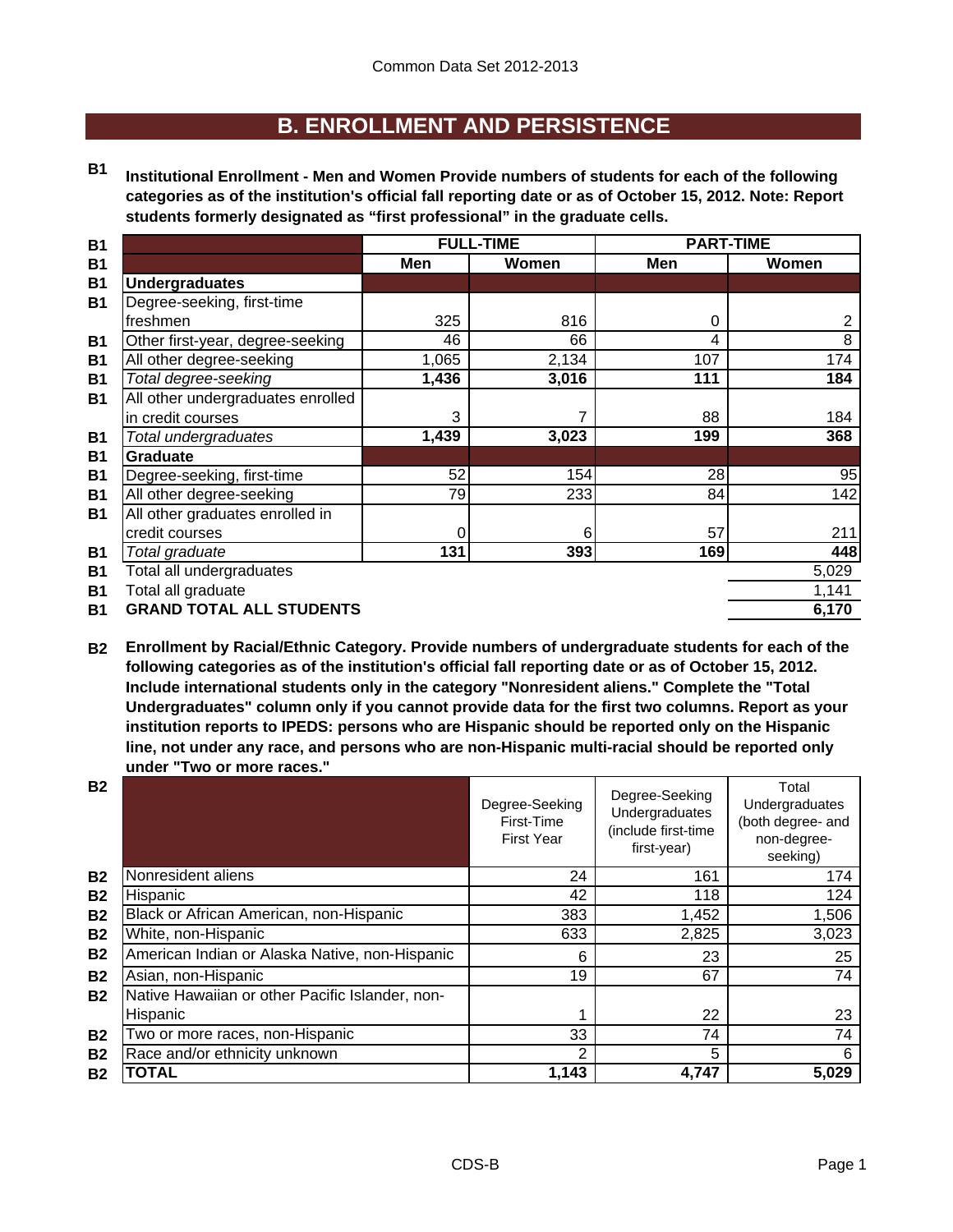## **Persistence**

### **B3 Number of degrees awarded from July 1, 2011 to June 30, 2012**

| <b>B3</b> | Certificate/diploma             |     |
|-----------|---------------------------------|-----|
| <b>B3</b> | Associate degrees               |     |
| <b>B3</b> | Bachelor's degrees              | 982 |
| <b>B3</b> | Postbachelor's certificates     |     |
| <b>B3</b> | Master's degrees                | 374 |
| <b>B3</b> | Post-Master's certificates      | 9   |
| <b>B3</b> | Doctoral degrees -              |     |
|           | research/scholarship            |     |
| <b>B3</b> | Doctoral degrees - professional |     |
|           | practice                        |     |
| Β3        | Doctoral degrees - other        |     |

## **Graduation Rates**

The items in this section correspond to data elements collected by the IPEDS Web-based Data Collection System's Graduation Rate Survey (GRS). For complete instructions and definitions of data elements, see the IPEDS GRS instructions and glossary on the 2012 Web-based survey.

#### **For Bachelor's or Equivalent Programs**

Please provide data for the Fall 2006 cohort if available. If Fall 2006 cohort data are not available, provide data for the Fall 2005 cohort.

#### *Fall 2006 Cohort*

Report for the cohort of full-time first-time bachelor's (or equivalent) degree-seeking undergraduate students who entered in Fall 2006. Include in the cohort those who entered your institution during the summer term preceding Fall 2006.

|           | Initial 2006 cohort of first-time, full-time bachelor's (or equivalent) degree-seeking<br>undergraduate students; total all students:                                                                                                                                           |       |
|-----------|---------------------------------------------------------------------------------------------------------------------------------------------------------------------------------------------------------------------------------------------------------------------------------|-------|
|           |                                                                                                                                                                                                                                                                                 | 1,180 |
| <b>B4</b> | Of the initial 2006 cohort, how many did not persist and did not graduate for the<br>following reasons: death, permanent disability, service in the armed forces, foreign aid<br>service of the federal government, or official church missions; total allowable<br>exclusions: |       |
| <b>B5</b> | Final 2006 cohort, after adjusting for allowable exclusions: (subtract question B5 from<br>question B4)                                                                                                                                                                         |       |
|           |                                                                                                                                                                                                                                                                                 | 1,180 |
| <b>B6</b> | Of the initial 2006 cohort, how many completed the program in four years or less (by<br>August 31, 2010):                                                                                                                                                                       |       |
|           |                                                                                                                                                                                                                                                                                 | 384   |
| <b>B7</b> | Of the initial 2006 cohort, how many completed the program in more than four years<br>but in five years or less (after August 31, 2010 and by August 31, 2011):                                                                                                                 |       |
|           |                                                                                                                                                                                                                                                                                 | 208   |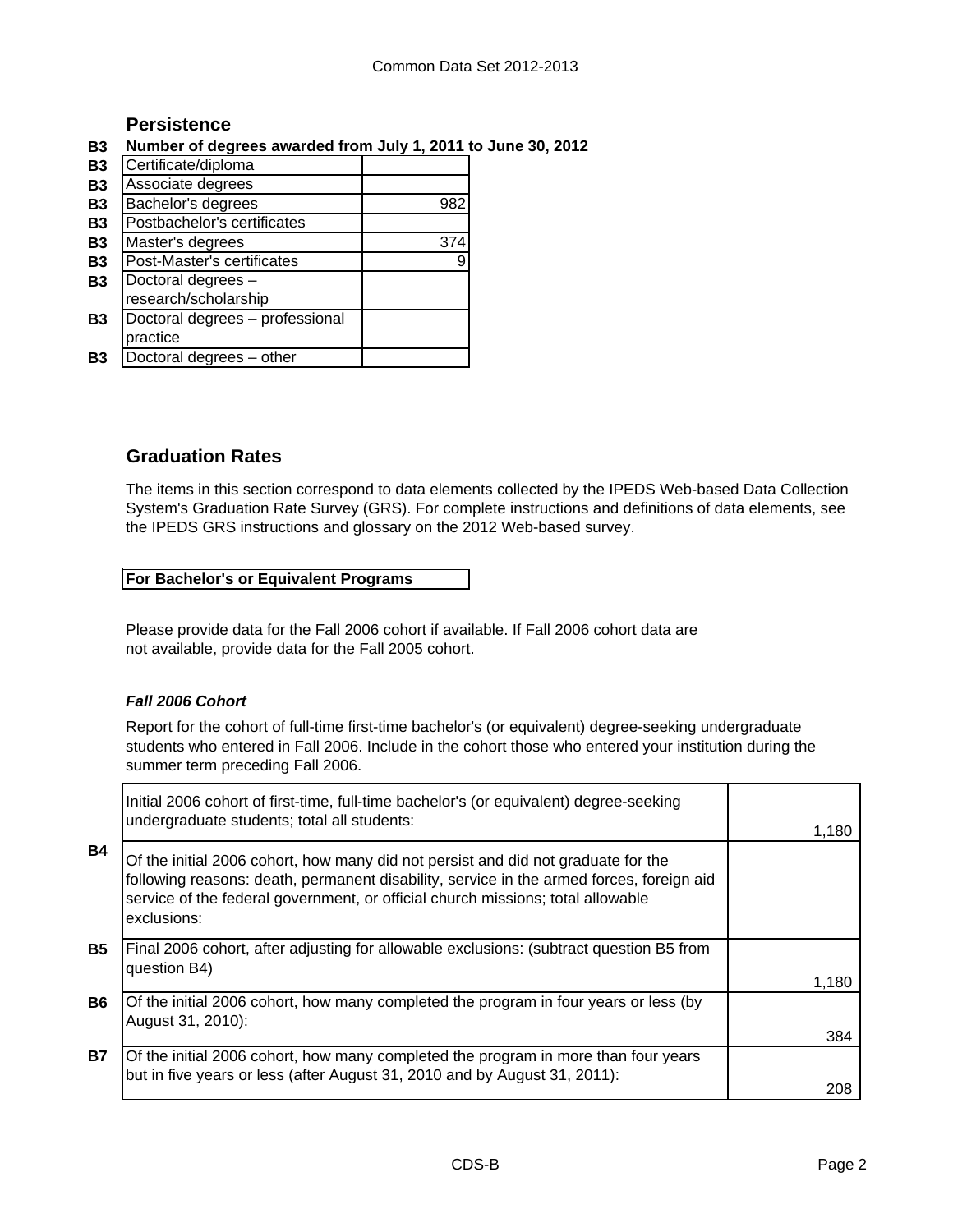| B8             | Of the initial 2006 cohort, how many completed the program in more than five years but |     |
|----------------|----------------------------------------------------------------------------------------|-----|
|                | in six years or less (after August 31, 2011 and by August 31, 2012):                   | 36  |
| B <sub>9</sub> | Total graduating within six years (sum of questions B7, B8, and B9):                   |     |
|                |                                                                                        | 628 |
|                | B10 Six-year graduation rate for 2006 cohort (question B10 divided by question B6):    |     |
|                |                                                                                        | 53% |
| <b>B11</b>     |                                                                                        |     |

#### *Fall 2005 Cohort*

Report for the cohort of full-time first-time bachelor's (or equivalent) degree-seeking undergraduate students who entered in Fall 2005. Include in the cohort those who entered your institution during the summer term preceding Fall 2005.

|            | Initial 2005 cohort of first-time, full-time bachelor's (or equivalent) degree-seeking<br>undergraduate students; total all students:                                                                                                                                           | 1,015 |
|------------|---------------------------------------------------------------------------------------------------------------------------------------------------------------------------------------------------------------------------------------------------------------------------------|-------|
| <b>B4</b>  | Of the initial 2005 cohort, how many did not persist and did not graduate for the<br>following reasons: death, permanent disability, service in the armed forces, foreign aid<br>service of the federal government, or official church missions; total allowable<br>exclusions: |       |
| <b>B5</b>  | Final 2005 cohort, after adjusting for allowable exclusions: (subtract question B5 from<br>question B4)                                                                                                                                                                         | 1,015 |
| B6         | Of the initial 2005 cohort, how many completed the program in four years or less (by<br>August 31, 2009):                                                                                                                                                                       | 366   |
| <b>B7</b>  | Of the initial 2005 cohort, how many completed the program in more than four years<br>but in five years or less (after August 31, 2009 and by August 31, 2010):                                                                                                                 | 193   |
| <b>B8</b>  | Of the initial 2005 cohort, how many completed the program in more than five years but<br>in six years or less (after August 31, 2010 and by August 31, 2011):                                                                                                                  | 32    |
| <b>B9</b>  | Total graduating within six years (sum of questions B7, B8, and B9):                                                                                                                                                                                                            | 591   |
| <b>B10</b> | Six-year graduation rate for 2005 cohort (question B10 divided by question B6):                                                                                                                                                                                                 | 58%   |
| <b>B11</b> |                                                                                                                                                                                                                                                                                 |       |

**For Two-Year Institutions**

Please provide data for the 2009 cohort if available. If 2009 cohort data are not available, provide data for the 2008 cohort.

#### *2009 Cohort*

Initial 2009 cohort, total of first-time, full-time degree/certificate-seeking students: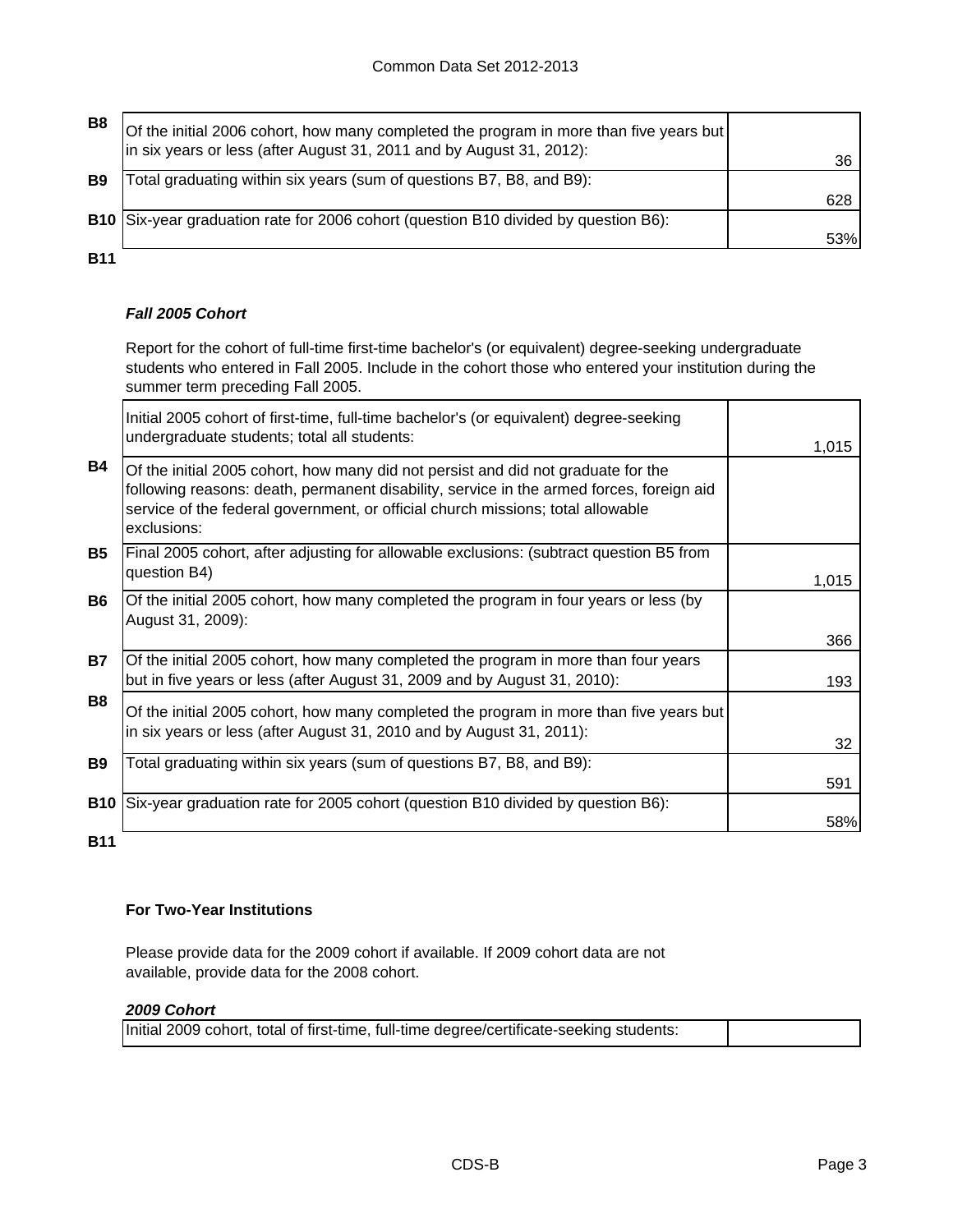|            | <b>B12</b> Of the initial 2009 cohort, how many did not persist and did not graduate for the<br>following reasons: death, permanent disability, service in the armed forces, foreign aid<br>service of the federal government, or official church missions; total allowable<br>exclusions: |  |
|------------|--------------------------------------------------------------------------------------------------------------------------------------------------------------------------------------------------------------------------------------------------------------------------------------------|--|
|            | <b>B13</b> Final 2009 cohort, after adjusting for allowable exclusions (Subtract question B13 from<br>question B12):                                                                                                                                                                       |  |
|            | <b>B14</b> Completers of programs of less than two years duration (total):                                                                                                                                                                                                                 |  |
| <b>B15</b> | Completers of programs of less than two years within 150 percent of normal time:                                                                                                                                                                                                           |  |
|            | <b>B16</b> Completers of programs of at least two but less than four years (total):                                                                                                                                                                                                        |  |
| <b>B17</b> | Completers of programs of at least two but less than four-years within 150 percent of<br>normal time:                                                                                                                                                                                      |  |
| <b>B18</b> | Total transfers-out (within three years) to other institutions:                                                                                                                                                                                                                            |  |
| <b>B19</b> | Total transfers to two-year institutions:                                                                                                                                                                                                                                                  |  |
| <b>B20</b> | Total transfers to four-year institutions:                                                                                                                                                                                                                                                 |  |

**B21**

### *2008 Cohort*

|            | Initial 2008 cohort, total of first-time, full-time degree/certificate-seeking students:                                                                                                                                                                                                   |   |
|------------|--------------------------------------------------------------------------------------------------------------------------------------------------------------------------------------------------------------------------------------------------------------------------------------------|---|
|            | <b>B12</b> Of the initial 2008 cohort, how many did not persist and did not graduate for the<br>following reasons: death, permanent disability, service in the armed forces, foreign aid<br>service of the federal government, or official church missions; total allowable<br>exclusions: |   |
|            | <b>B13</b> Final 2008 cohort, after adjusting for allowable exclusions (Subtract question B13 from<br>question B12):                                                                                                                                                                       | 0 |
|            | B14   Completers of programs of less than two years duration (total):                                                                                                                                                                                                                      |   |
|            | <b>B15</b> Completers of programs of less than two years within 150 percent of normal time:                                                                                                                                                                                                |   |
|            | <b>B16</b> Completers of programs of at least two but less than four years (total):                                                                                                                                                                                                        |   |
|            | <b>B17</b> Completers of programs of at least two but less than four-years within 150 percent of<br>normal time:                                                                                                                                                                           |   |
| <b>B18</b> | Total transfers-out (within three years) to other institutions:                                                                                                                                                                                                                            |   |
|            | <b>B19</b> Total transfers to two-year institutions:                                                                                                                                                                                                                                       |   |
|            | <b>B20</b> Total transfers to four-year institutions:                                                                                                                                                                                                                                      |   |

**B21**

#### **Retention Rates**

Report for the cohort of all full-time, first-time bachelor's (or equivalent) degree-seeking undergraduate students who entered in Fall 2011 (or the preceding summer term). The initial cohort may be adjusted for students who departed for the following reasons: death, permanent disability, service in the armed forces, foreign aid service of the federal government or official church missions. No other adjustments to the initial cohort should be made.

| For the cohort of all full-time bachelor's (or equivalent) degree-seeking undergraduate |      |
|-----------------------------------------------------------------------------------------|------|
| students who entered your institution as freshmen in Fall 2011 (or the preceding        |      |
| summer term), what percentage was enrolled at your institution as of the date your      |      |
| linstitution calculates its official enrollment in Fall 2012?                           |      |
|                                                                                         | 73%l |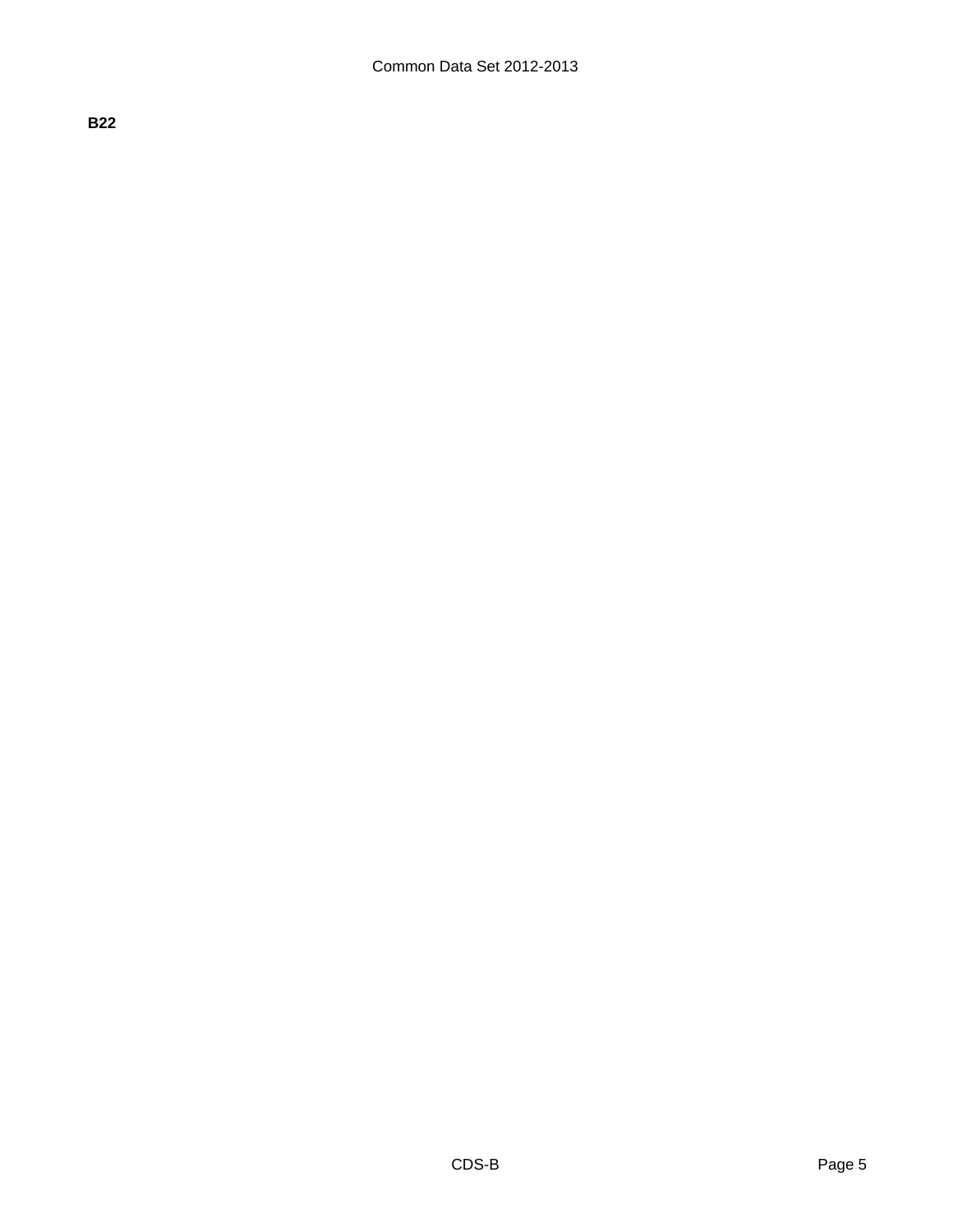## **C. FIRST-TIME, FIRST-YEAR (FRESHMAN) ADMISSION**

#### **Applications**

**C1 First-time, first-year, (freshmen) students: Provide the number of degree-seeking, first-time, first-year students who applied, were admitted, and enrolled (full- or part-time) in Fall 2012. Include early decision, early action, and students who began studies during summer in this cohort. Applicants should include only those students who fulfilled the requirements for consideration for admission (i.e., who completed actionable applications) and who have been notified of one of the following actions: admission, nonadmission, placement on waiting list, or application withdrawn (by applicant or institution). Admitted applicants should include wait-listed students who were subsequently offered admission.**

| Total first-time, first-year (freshman) men who applied               | 1321           |
|-----------------------------------------------------------------------|----------------|
| Total first-time, first-year (freshman) women who applied             | 2995           |
|                                                                       |                |
| [Total first-time, first-year (freshman) men who were admitted        | 885            |
| Total first-time, first-year (freshman) women who were admitted       | 2166           |
|                                                                       |                |
| Total full-time, first-time, first-year (freshman) men who enrolled   | 325            |
| Total part-time, first-time, first-year (freshman) men who enrolled   |                |
|                                                                       |                |
| Total full-time, first-time, first-year (freshman) women who enrolled | 816            |
| Total part-time, first-time, first-year (freshman) women who enrolled | $\overline{2}$ |

#### **C2 Freshman wait-listed students (students who met admission requirements but whose final admission was contingent on space availability)**

| aannoolon wao oommigom on opaoo avanabinty/                         |     |    |  |  |
|---------------------------------------------------------------------|-----|----|--|--|
|                                                                     | Yes | No |  |  |
| Do you have a policy of placing students on a waiting list?         |     |    |  |  |
| If yes, please answer the questions below for Fall 2011 admissions: |     |    |  |  |
| Number of qualified applicants offered a placed on waiting list     |     |    |  |  |
| Number accepting a place on the waiting list                        |     |    |  |  |
| Number of wait-listed students admitted                             |     |    |  |  |
| Is your waiting list ranked?                                        |     |    |  |  |
| If yes, do you release that information to students?                |     |    |  |  |
| Do you release that information to school counselors                |     |    |  |  |

#### **Admission Requirements**

#### **C3 High school completion requirement** X High school diploma is required and GED is not accepted High school diploma or equivalent is not High school diploma is required and GED is accepted

#### **C4 Does your institution require or recommend a general college-preparatory program for degree-seeking students?**

| <b>IRequire</b>               |  |  |
|-------------------------------|--|--|
| <b>IRecommend</b>             |  |  |
| Neither require nor recommend |  |  |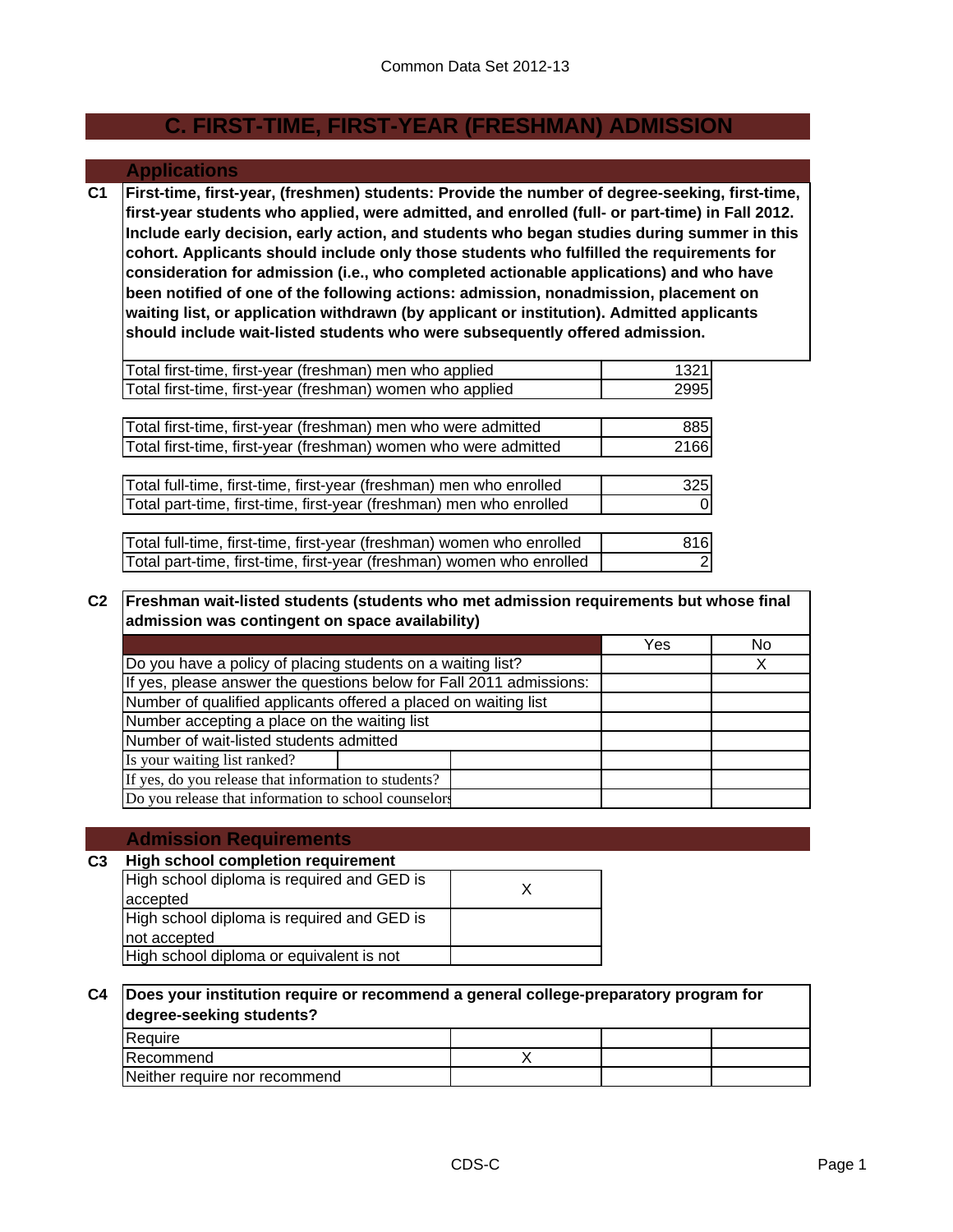**C5 Distribution of high school units required and/or recommended.** Specify the distribution of academic high school course units required and/or recommended of all or most degree-seeking students using Carnegie units (one unit equals one year of study or its equivalent). If you use a different system for calculating units, please convert.

| C <sub>5</sub> |                                     | <b>Units</b>    | <b>Units</b> |
|----------------|-------------------------------------|-----------------|--------------|
|                |                                     | <b>Required</b> | Recommended  |
| C <sub>5</sub> | Total academic units                | 19              |              |
| C <sub>5</sub> | English                             | 4               |              |
| C <sub>5</sub> | <b>Mathematics</b>                  | 4               |              |
| C <sub>5</sub> | Science                             | 3               |              |
| C <sub>5</sub> | Of these, units that must be<br>lab | 3               |              |
| C <sub>5</sub> | Foreign language                    | 2               |              |
| C <sub>5</sub> | Social studies                      | $\mathbf{2}$    |              |
| C <sub>5</sub> | History                             |                 |              |
| C <sub>5</sub> | Academic electives                  |                 |              |
| C <sub>5</sub> | <b>Computer Science</b>             |                 |              |
| C <sub>5</sub> | <b>Visual/Performing Arts</b>       |                 |              |
| C <sub>5</sub> | Other (specify)                     | (PE or ROTC)    |              |

#### **Basis for Selection**

**C6** Open admission policy as described above for all students Open admission policy as described above for most students, but- other (explain) Do you have an open admission policy, under which virtually all secondary school graduates or students with GED equivalency diplomas are admitted without regard to academic record, test scores, or other qualifications? **NO If solutions** or other problems: selective admission for out-of-state students selective admission to some programs

#### **C7 Relative importance of each of the following academic and nonacademic factors in firsttime, first-year, degree-seeking (freshman) admission decisions.**

|                                     | <b>Very</b><br>Important | Important | <b>Considered</b> | <b>Not</b><br><b>Considered</b> |
|-------------------------------------|--------------------------|-----------|-------------------|---------------------------------|
| <b>Academic</b>                     |                          |           |                   |                                 |
| Rigor of secondary school<br>record | X                        |           |                   |                                 |
| Class rank                          |                          |           |                   | X                               |
| Academic GPA                        |                          | x         |                   |                                 |
| Standardized test scores            |                          | х         |                   |                                 |
| <b>Application Essay</b>            |                          |           | X                 |                                 |
| Recommendation(s)                   |                          |           | х                 |                                 |
| Nonacademic                         |                          |           |                   |                                 |
| Interview                           |                          |           | X                 |                                 |
| <b>Extracurricular activities</b>   |                          |           | Χ                 |                                 |
| Talent/ability                      |                          |           | х                 |                                 |
| Character/personal qualities        |                          |           |                   | X                               |
| First generation                    |                          |           |                   | X                               |
| Alumni/ae relation                  |                          |           |                   | Χ                               |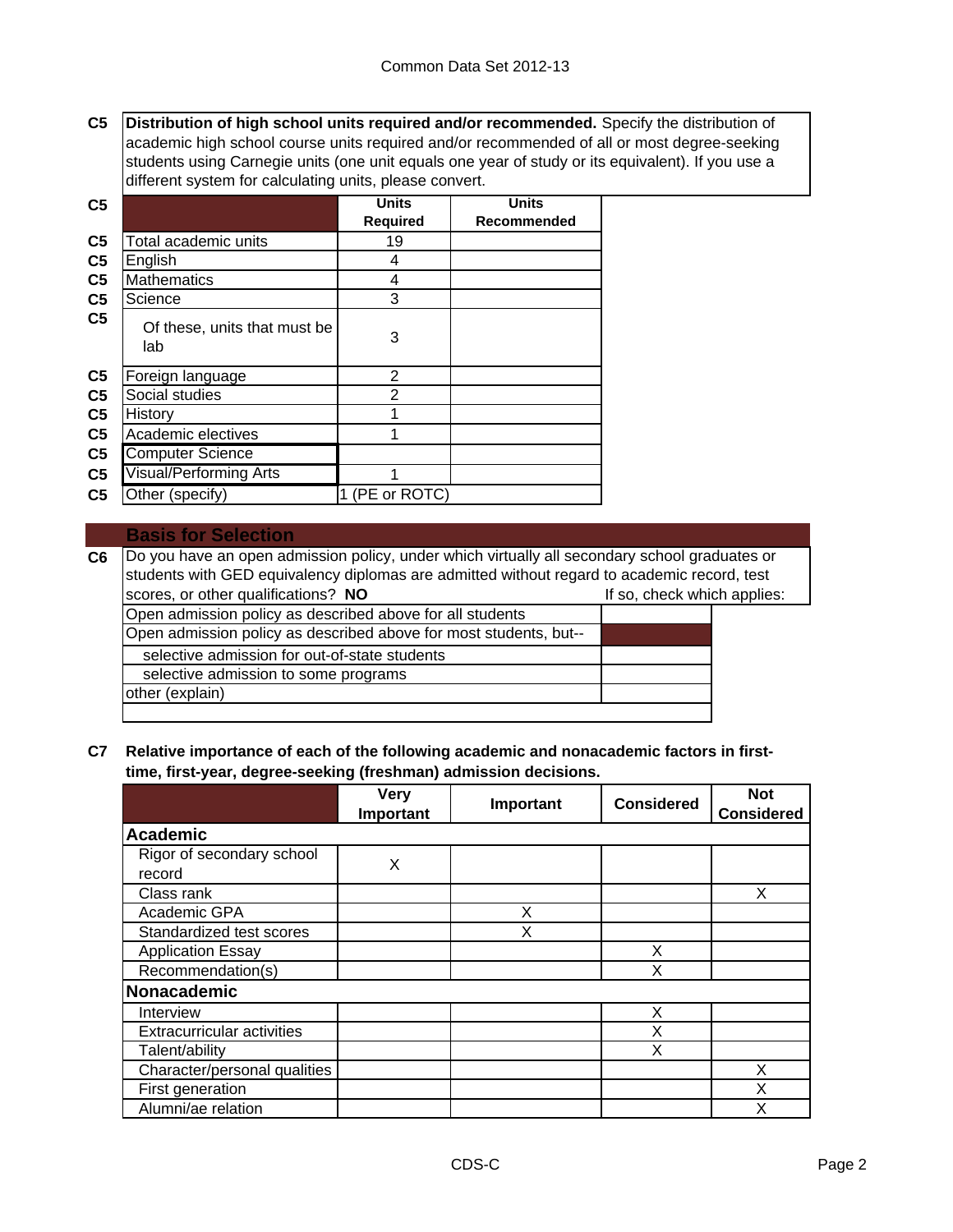| Geographical residence        |  |  |
|-------------------------------|--|--|
| State residency               |  |  |
| Religious                     |  |  |
| affiliation/commitment        |  |  |
| Racial/ethnic status          |  |  |
| Volunteer work                |  |  |
| Work experience               |  |  |
| Level of applicant's interest |  |  |

#### **SAT and ACT Policies**

**C8 Entrance exams** 

|                                                                            | Yes | No |
|----------------------------------------------------------------------------|-----|----|
| <b>C8A</b> Does your institution make use of SAT, ACT, or SAT Subject Test |     |    |
| scores in admission decisions for first-time, first-year, degree-          |     |    |
| seeking applicants?                                                        |     |    |

If yes, place check marks in the appropriate boxes below to reflect your institution's policies for use in admission for Fall 2014.

|                                  | <b>ADMISSION</b> |           |                                   |                                        |
|----------------------------------|------------------|-----------|-----------------------------------|----------------------------------------|
|                                  | <b>Require</b>   | Recommend | <b>Require for</b><br><b>Some</b> | <b>Consider if</b><br><b>Submitted</b> |
| <b>SAT or ACT</b>                |                  |           |                                   |                                        |
| <b>ACT only</b>                  |                  |           |                                   |                                        |
| <b>SAT only</b>                  |                  |           |                                   |                                        |
| <b>SAT and SAT Subject Tests</b> |                  |           |                                   |                                        |
| or ACT                           |                  |           |                                   |                                        |
| <b>SAT Subject Tests only</b>    |                  |           |                                   |                                        |

**C8B** If your institution will make use of the ACT in admission decisions for first-time, first-year, degreeseeking applicants for Fall 2014, please indicate which ONE of the following applies: (regardless of whether the writing score will be used in the admissions process):

ACT with Writing Component required

ACT with Writing component recommended ACT with or without Writing component accepted

| $\mathsf{X}$ |  |
|--------------|--|

**C8C** Please indicate how your institution will use the SAT or ACT writing component; check all that

|                                                          | <b>SAT</b> essay | <b>ACT</b> essay |
|----------------------------------------------------------|------------------|------------------|
| For admission                                            |                  |                  |
| For placement                                            |                  |                  |
| For advising                                             |                  |                  |
| In place of an application essay                         |                  |                  |
| As a validity check on the<br>application essay          |                  |                  |
| No college policy as of now<br>Not using essay component |                  |                  |

|  |  |  | C8D In addition, does your institution use applicants' test scores for academic advising? |  |
|--|--|--|-------------------------------------------------------------------------------------------|--|
|  |  |  |                                                                                           |  |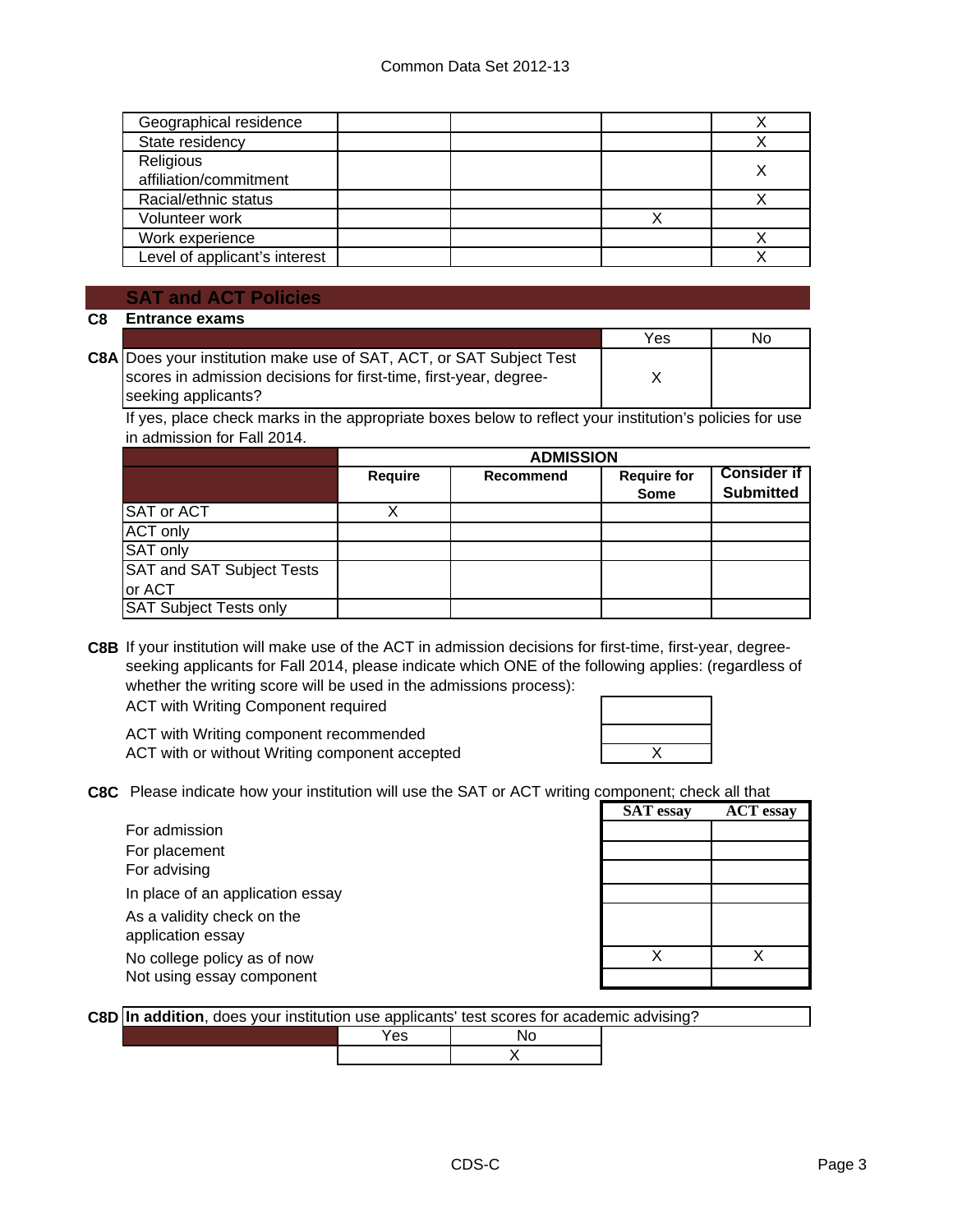| <b>C8E</b> Latest date by which SAT or ACT scores must be received for fall-             | May 1, 2011 |
|------------------------------------------------------------------------------------------|-------------|
| Latest date by which SAT Subject Test scores must be received for<br>fall-term admission | n/a         |

**C8F** If necessary, use this space to clarify your test policies (e.g., if tests are recommended for some students, or if tests are not required of some students):

**C8G** Please indicate which tests your institution uses for placement (e.g., state tests):

| <b>SAT</b>                |  |  |
|---------------------------|--|--|
| <b>ACT</b>                |  |  |
| <b>SAT Subject Tests</b>  |  |  |
| <b>AP</b>                 |  |  |
| <b>CLEP</b>               |  |  |
| <b>Institutional Exam</b> |  |  |
| State Exam (specify):     |  |  |

#### **Freshman Profile**

Provide percentages for ALL enrolled, degree-seeking, full-time and part-time, first-time, first-year (freshman) students enrolled in Fall 2011, including students who began studies during summer, international students/nonresident aliens, and students admitted under special arrangements.

**C9 Percent and number of first-time, first-year (freshman) students enrolled in Fall 2012 who submitted national standardized (SAT/ACT) test scores. Include information for ALL enrolled, degree-seeking, first-time, first-year (freshman) students who submitted test scores. Do not include partial test scores (e.g., mathematics scores but not critical reading for a category of students) or combine other standardized test results (such as TOEFL) in this item. Do not convert SAT scores to ACT scores and vice versa. The 25th percentile is the score that 25 percent scored at or below; the 75th percentile score is the one that 25 percent scored at or above.**

| Percent submitting SAT scores | Number submitting SAT scores | 659l |
|-------------------------------|------------------------------|------|
| Percent submitting ACT scores | Number submitting ACT scores | 467  |

|                             | 25th Percentile | 75th Percentile |
|-----------------------------|-----------------|-----------------|
| <b>SAT Critical Reading</b> | 460             | 580             |
| <b>SAT Math</b>             | 470             | 570             |
| <b>SAT Writing</b>          |                 |                 |
| <b>SAT Essay</b>            |                 |                 |
| <b>ACT Composite</b>        | 20              | 25              |
| <b>ACT Math</b>             |                 |                 |
| <b>ACT English</b>          |                 |                 |
| <b>ACT Writing</b>          |                 |                 |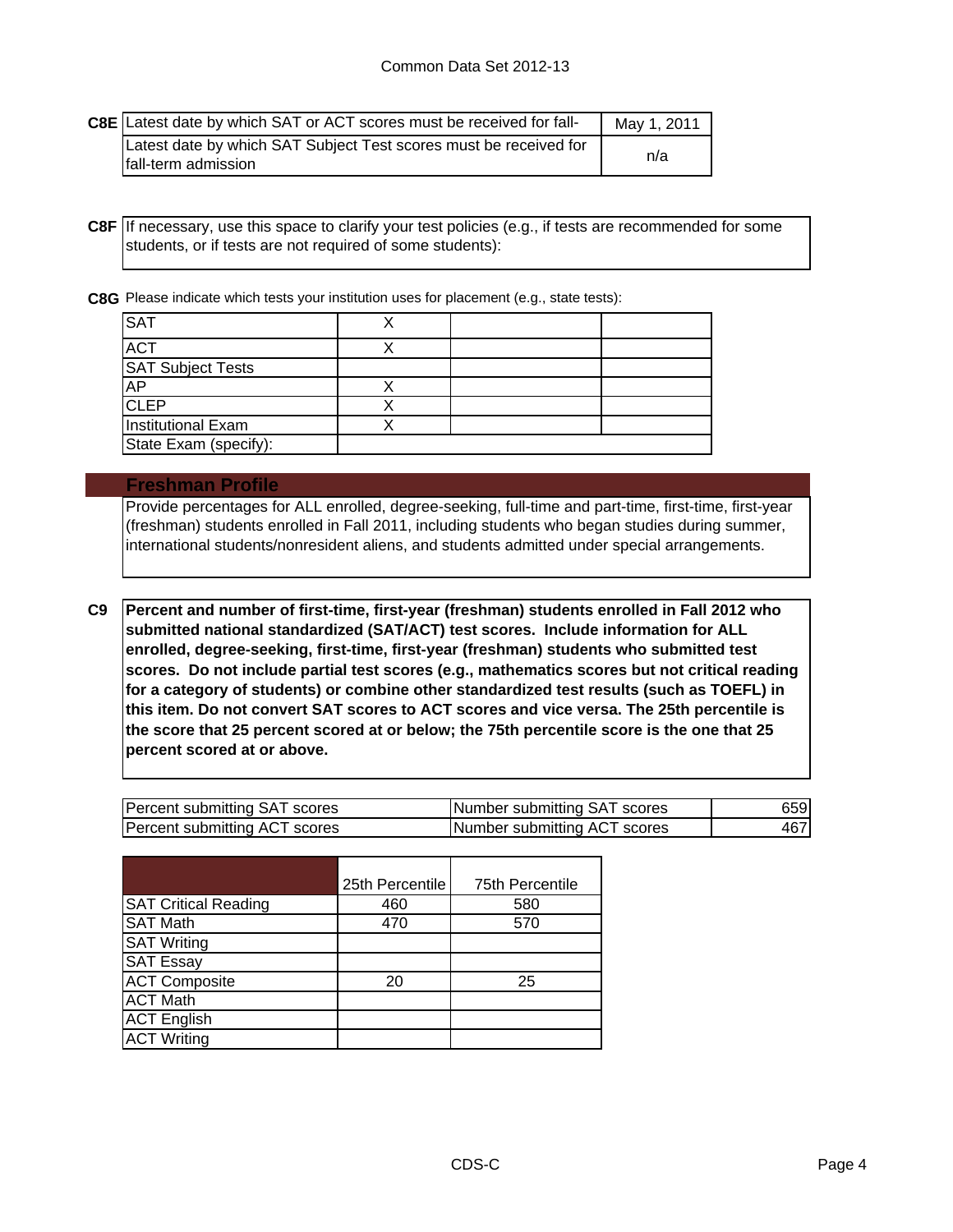| Percent of first-time, first-year (freshman) students with scores in each range: |                      |                    |                    |  |
|----------------------------------------------------------------------------------|----------------------|--------------------|--------------------|--|
|                                                                                  | <b>SAT Critical</b>  |                    |                    |  |
|                                                                                  | Reading              | <b>SAT Math</b>    | <b>SAT Writing</b> |  |
| 700-800                                                                          |                      |                    |                    |  |
| 600-699                                                                          |                      |                    |                    |  |
| 500-599                                                                          |                      |                    |                    |  |
| 400-499                                                                          |                      |                    |                    |  |
| 300-399                                                                          |                      |                    |                    |  |
| 200-299                                                                          |                      |                    |                    |  |
| Totals should = 100%                                                             |                      |                    |                    |  |
|                                                                                  | <b>ACT Composite</b> | <b>ACT English</b> | <b>ACT Math</b>    |  |
| 30-36                                                                            |                      |                    |                    |  |
| 24-29                                                                            |                      |                    |                    |  |
| 18-23                                                                            |                      |                    |                    |  |
| $12 - 17$                                                                        |                      |                    |                    |  |
| $6 - 11$                                                                         |                      |                    |                    |  |
| Below 6                                                                          |                      |                    |                    |  |
| Totals should = 100%                                                             |                      |                    |                    |  |

**C10** Percent of all degree-seeking, first-time, first-year (freshman) students who had high school class rank within each of the following ranges (report information for those students from whom you collected high school rank information).

| Percent in top tenth of high school graduating class            | 22% |
|-----------------------------------------------------------------|-----|
| Percent in top quarter of high school graduating class          | 47% |
| Percent in top half of high school graduating class             | 83% |
| Percent in bottom half of high school graduating class          | 17% |
| Percent in bottom quarter of high school graduating class       | 2%  |
| Percent of total first-time, first-year (freshmen) students who |     |
| submitted high school class rank:                               | 92% |

**C11** Percentage of all enrolled, degree-seeking, first-time, first-year (freshman) students who had high school grade-point averages within each of the following ranges (using 4.0 scale). Report information only for those students from whom you collected high school GPA.

| Percent who had GPA of 3.75 and higher    | 54%              |
|-------------------------------------------|------------------|
| Percent who had GPA between 3.50 and 3.74 | 19%              |
| Percent who had GPA between 3.25 and 3.49 | 15%              |
| Percent who had GPA between 3.00 and 3.24 | 9%               |
| Percent who had GPA between 2.50 and 2.99 | $3\%$            |
| Percent who had GPA between 2.0 and 2.49  | $\overline{0\%}$ |
| Percent who had GPA between 1.0 and 1.99  | $0\%$            |
| Percent who had GPA below 1.0             | $0\%$            |
| Totals should = $100\%$                   | 100%             |

| C12 Average high school GPA of all degree-seeking, first-time, first-year<br>(freshman) students who submitted GPA: | 3.80  |
|---------------------------------------------------------------------------------------------------------------------|-------|
| Percent of total first-time, first-year (freshman) students who                                                     |       |
| submitted high school GPA:                                                                                          | 98.2% |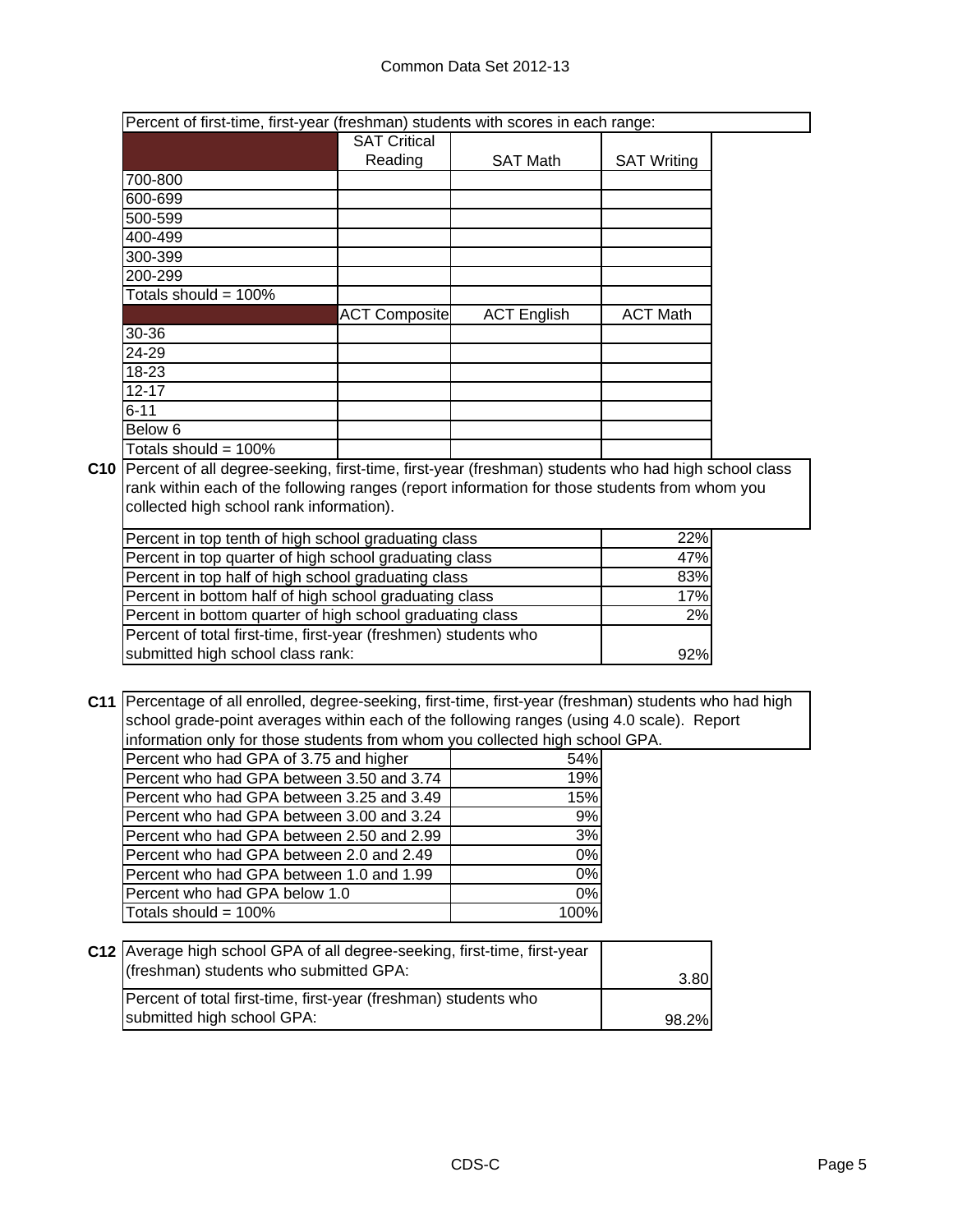# **Admission Policies**

## **C13 Application Fee**

|                                                            | Yes     | N٥ |
|------------------------------------------------------------|---------|----|
| Does your institution have an<br>application fee?          |         |    |
| Amount of application fee:                                 | \$40.00 |    |
|                                                            | Yes     | N٥ |
| Can it be waived for<br>applicants with financial<br>need? |         |    |

| If you have an application fee and an on-line application option,<br>please indicate policy for students who apply on-line: |  |  |  |  |
|-----------------------------------------------------------------------------------------------------------------------------|--|--|--|--|
| Same fee:                                                                                                                   |  |  |  |  |
| IFree:                                                                                                                      |  |  |  |  |
| Reduced:                                                                                                                    |  |  |  |  |

|                                | Yes | חמ |
|--------------------------------|-----|----|
| Can on-line application fee be |     |    |
| waived for applicants with     |     |    |
| financial need?                |     |    |

## **Application closing date**

| C14 |                                  | Yes                              | No |
|-----|----------------------------------|----------------------------------|----|
|     | Does your institution have an    |                                  |    |
|     | application closing date?        |                                  |    |
|     |                                  | rolling basis<br>thru 5/1 fr and |    |
|     |                                  |                                  |    |
|     | Application closing date (fall): | $7/1$ tr                         |    |
|     | Priority date:                   |                                  |    |
|     |                                  |                                  |    |

|                                                                                    | Yes | Nc |
|------------------------------------------------------------------------------------|-----|----|
| C15 Are first-time, first-year students accepted for terms other than<br>the fall? |     |    |

| Notification to applicants of admission decision sent (fill in one only) |             |  |  |  |
|--------------------------------------------------------------------------|-------------|--|--|--|
| C16 On a rolling basis beginning                                         | 20th day of |  |  |  |
| $(data)$ :                                                               | month       |  |  |  |
|                                                                          | completed   |  |  |  |
| By (date):                                                               |             |  |  |  |
| http://www.winthrop.edu/admissions/secondary.aspx?id=2802<br>Other:      |             |  |  |  |

| Reply policy for admitted applicants (fill in one only) |      |  |
|---------------------------------------------------------|------|--|
| C17 Must reply by (date):                               |      |  |
| No set date:                                            |      |  |
| Must reply by May 1 or within ___ weeks if              |      |  |
| notified thereafter                                     | 3    |  |
| Other:                                                  |      |  |
| Deadline for housing deposit (MM/DD):                   | N/Al |  |
| Amount of housing deposit:                              | N/Al |  |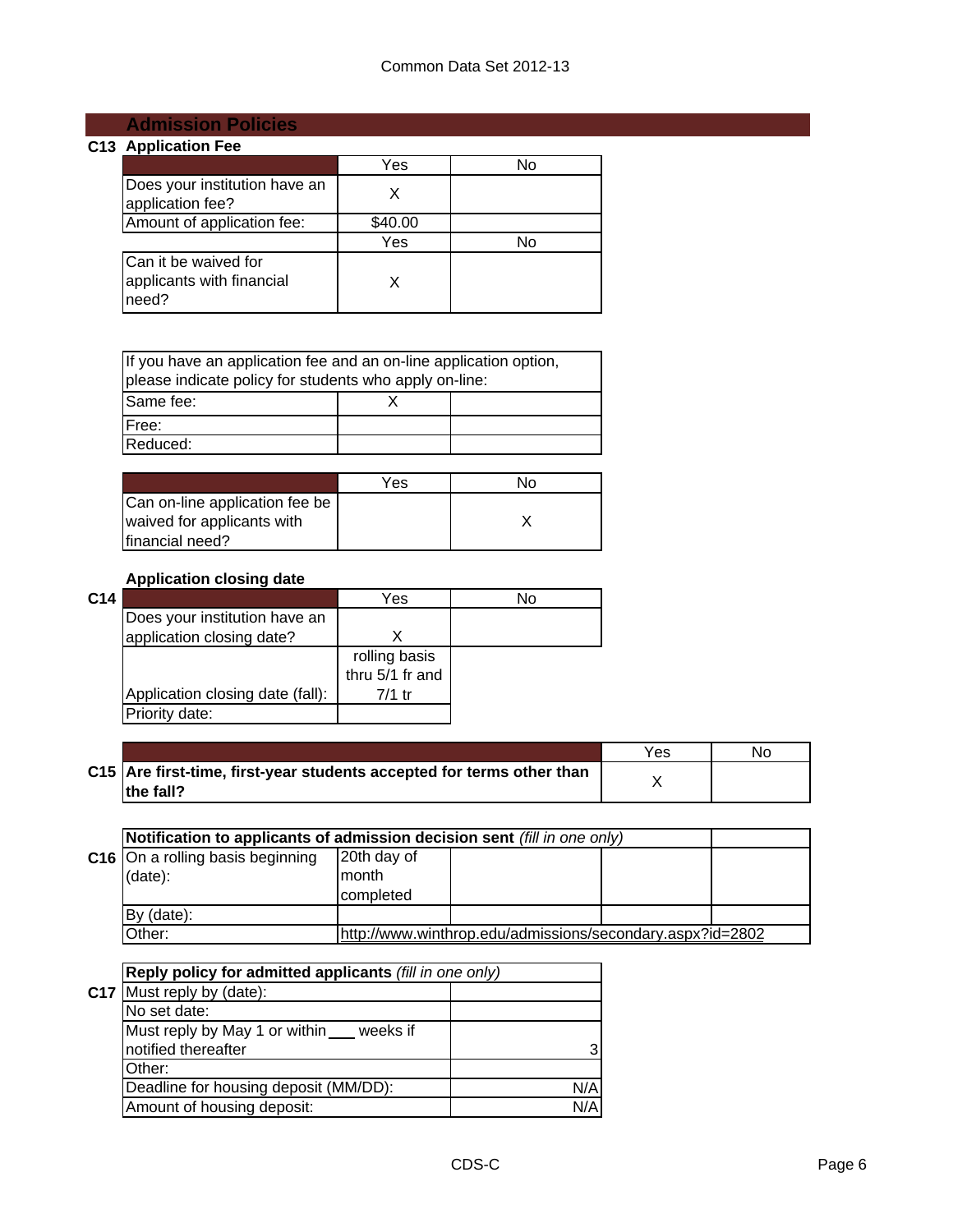| Refundable if student does not enroll? | N/Al |
|----------------------------------------|------|
| Yes, in full                           | N/A  |
| Yes, in part                           | N/A  |
| Nο                                     | N/Al |

#### **Deferred admission**

| ×.<br>×<br>×<br>۰.<br>۰. |
|--------------------------|
|--------------------------|

| C18 |                                                                                 | Yes | No |
|-----|---------------------------------------------------------------------------------|-----|----|
|     | Does your institution allow students to postpone enrollment after<br>admission? |     |    |
|     | If yes, maximum period of postponement:                                         |     |    |

#### **Early admission of high school students**

| C <sub>19</sub> |                                                                          | Yes | No |
|-----------------|--------------------------------------------------------------------------|-----|----|
|                 | Does your institution allow high school students to enroll as full-time, |     |    |
|                 | lfirst-time, first-year (freshman) students one year or more before      |     |    |
|                 | high school graduation?                                                  |     |    |
|                 |                                                                          |     |    |

| C <sub>20</sub> |                           |                            | (Initiated   |
|-----------------|---------------------------|----------------------------|--------------|
|                 |                           |                            | during 2006- |
|                 | <b>Common Application</b> | Question removed from CDS. | 2007 cvcle)  |

## **Early Decision and Early Action Plans**

### **C21 Early Decision** Yes I No X **Early action C22** Yes No. 2014 **Yes No. 2014 For the Fall 2011 entering class:** Number of early decision applications received by your institution Does your institution offer an early decision plan (an admission plan that permits students to apply and be notified of an admission decision well in advance of the regular notification date and that asks students to commit to attending if accepted) for first-time, first-year (freshman) applicants for fall enrollment? If "yes," please complete the following: Other early decision plan closing date Other early decision plan notification date First or only early decision plan closing date First or only early decision plan notification date Number of applicants admitted under early decision plan Please provide significant details about your early decision plan:

| Do you have a nonbinding early action plan whereby students are        |   |
|------------------------------------------------------------------------|---|
| notified of an admission decision well in advance of the regular       |   |
| notification date but do not have to commit to attending your college? | X |
|                                                                        |   |
|                                                                        |   |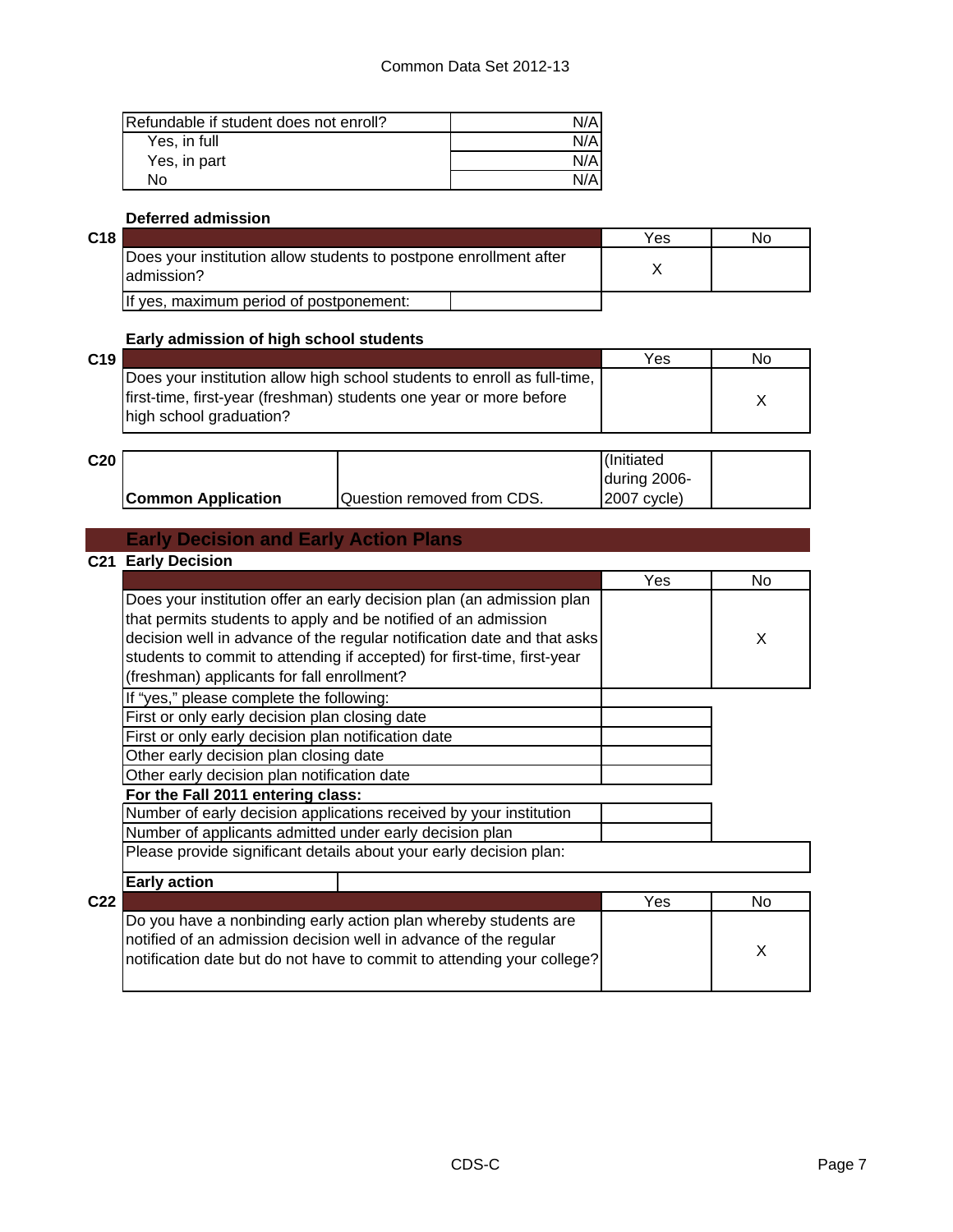# **D. TRANSFER ADMISSION**

## **Fall Applicants**

| D1 |                                                                                                                                                             | Yes | N٥ |
|----|-------------------------------------------------------------------------------------------------------------------------------------------------------------|-----|----|
| D1 | Does your institution enroll transfer students? (If no,<br>please skip to Section E)                                                                        |     |    |
| D1 | If yes, may transfer students earn advanced standing credit<br>by transferring credits earned from course work completed<br>at other colleges/universities? |     |    |

**D2** Provide the number of students who applied, were admitted, and enrolled as degree-seeking transfer students in Fall 2012.

| D <sub>2</sub> |       | Applicants | Admitted   | Enrolled   |
|----------------|-------|------------|------------|------------|
|                |       |            | Applicants | Applicants |
| D <sub>2</sub> | Men   | 312        | 235        | 167        |
| D <sub>2</sub> | Women | 504        | 349        | 227        |
| D <sub>2</sub> | 'otal | 816        | 584        | 394        |

## **Application for Admission**

- **D3** Indicate terms for which transfers may enroll:
- D3 |Fall <del>函</del> **D3** Winter
- 
- **D3** Spring W
- **D3** Summer

| D4 |                                                                                                                         | Yes | No |
|----|-------------------------------------------------------------------------------------------------------------------------|-----|----|
| D4 | Must a transfer applicant have a minimum number of<br>credits completed or else must apply as an entering<br>lfreshman? |     |    |
| D4 | If yes, what is the minimum number of credits and the unit<br>of measure?                                               |     |    |

**D5** Indicate all items required of transfer students to apply for admission:

| D <sub>5</sub> |                                                         | Required of All | Recommended<br>of All | Recommended<br>of Some | Required of Some | Not Required |
|----------------|---------------------------------------------------------|-----------------|-----------------------|------------------------|------------------|--------------|
| D <sub>5</sub> | High school transcript                                  |                 |                       |                        |                  |              |
| D <sub>5</sub> | College transcript(s)                                   |                 |                       |                        |                  |              |
| D5             | Essay or personal<br>statement                          |                 |                       |                        |                  |              |
| D5             | <b>Interview</b>                                        |                 |                       |                        |                  |              |
| D <sub>5</sub> | Standardized test scores                                |                 |                       |                        |                  |              |
| D <sub>5</sub> | Statement of good standing<br>from prior institution(s) | X               |                       |                        |                  |              |

| <b>D6</b> If a minimum high school grade point average is required of |  |
|-----------------------------------------------------------------------|--|
| transfer applicants, specify (on a 4.0 scale):                        |  |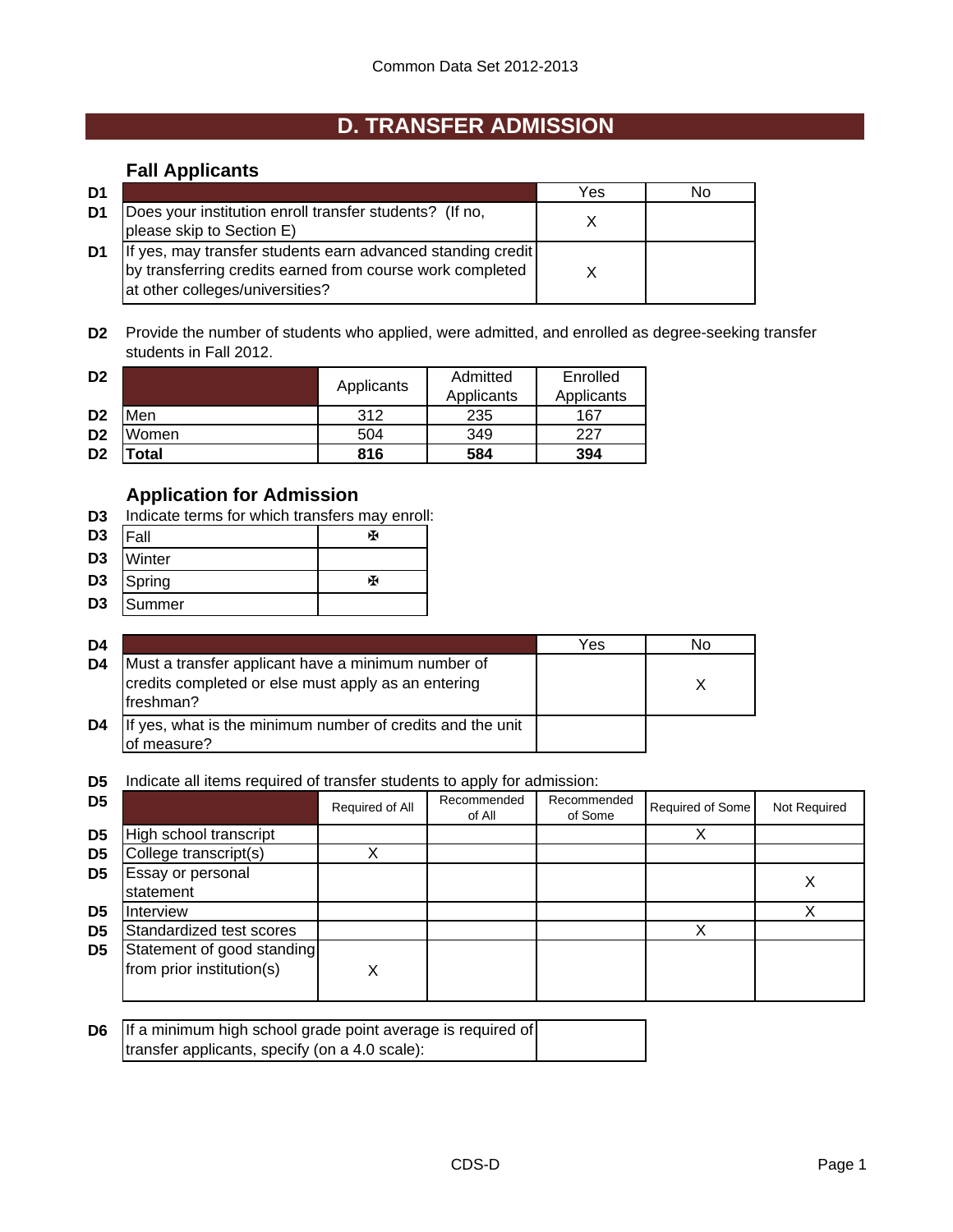| <b>D7</b> If a minimum college grade point average is required of |      |
|-------------------------------------------------------------------|------|
| transfer applicants, specify (on a 4.0 scale):                    | 2.00 |

**D8** List any other application requirements specific to transfer applicants:

**D9** List application priority, closing, notification, and candidate reply dates for transfer students. If applications are reviewed on a continuous or rolling basis, place a check mark in the "Rolling admission" column.

|        | <b>Priority Date</b> | <b>Closing Date</b> | <b>Reply Date</b> | Rolling<br><b>Admission</b> |
|--------|----------------------|---------------------|-------------------|-----------------------------|
| Fall   | 6/1                  | 7/1                 |                   |                             |
| Winter |                      |                     |                   |                             |
| Spring |                      |                     |                   |                             |
| Summer |                      |                     |                   |                             |
|        |                      |                     |                   | Notification Date           |

| D10 |                                                                   | Yes | No |
|-----|-------------------------------------------------------------------|-----|----|
|     | <b>D10</b>   Does an open admission policy, if reported, apply to |     |    |
|     | transfer students?                                                |     |    |

**D11** Describe additional requirements for transfer admission, if applicable:

### **Transfer Credit Policies**

| <b>D12</b> Report the lowest grade earned for any course that may be |           |  |
|----------------------------------------------------------------------|-----------|--|
| transferred for credit:                                              | $1.67/C-$ |  |

| D <sub>13</sub> |                                                                                                  | Number | Unit Type |
|-----------------|--------------------------------------------------------------------------------------------------|--------|-----------|
|                 | D13 Maximum number of credits or courses that may be<br>transferred from a two-year institution: | 65     | sem hrs   |
|                 |                                                                                                  |        |           |
| D <sub>14</sub> |                                                                                                  | Numher | hit Tyne  |

| D <sub>14</sub> |                                                                                                   | <b>Number</b> | Unit Type |
|-----------------|---------------------------------------------------------------------------------------------------|---------------|-----------|
|                 | D14 Maximum number of credits or courses that may be<br>transferred from a four-year institution: | 94            | sem hrs   |
|                 |                                                                                                   |               |           |
|                 | D15 Minimum number of credits that transfers must complete at                                     |               |           |
|                 | your institution to earn an associate degree:                                                     | n/a           |           |
|                 |                                                                                                   |               |           |
|                 | D16 Minimum number of credits that transfers must complete at                                     |               |           |
|                 | your institution to earn a bachelor's degree:                                                     | 31.00         |           |

**D17** Describe other transfer credit policies: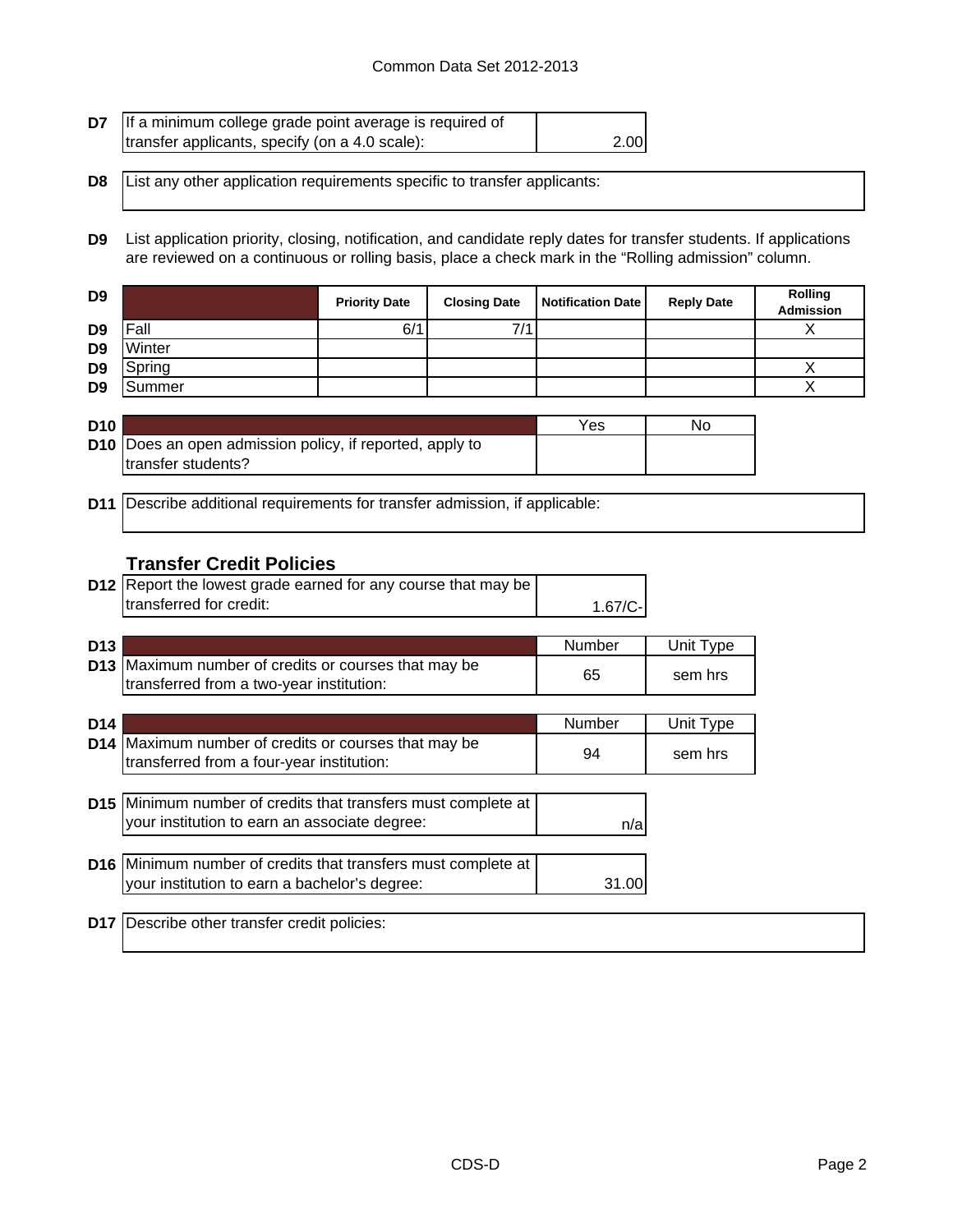## **E. ACADEMIC OFFERINGS AND POLICIES**

**E1 Special study options:** Identify those programs available at your institution. Refer to the glossary for definitions.

| E <sub>1</sub> | Accelerated program                 |   |
|----------------|-------------------------------------|---|
| E <sub>1</sub> | Cooperative education program       | Х |
| E <sub>1</sub> | Cross-registration                  | х |
| E <sub>1</sub> | Distance learning                   | Χ |
| E <sub>1</sub> | Double major                        | Χ |
| E <sub>1</sub> | Dual enrollment                     | Χ |
| E1             | English as a Second Language (ESL)  | Χ |
| E <sub>1</sub> | Exchange student program (domestic) | Χ |
| E <sub>1</sub> | External degree program             |   |
| E <sub>1</sub> | Honors Program                      | X |
| E <sub>1</sub> | Independent study                   | Χ |
| E1             | Internships                         | Χ |
| E1             | Liberal arts/career combination     | Χ |
| E1             | Student-designed major              |   |
| E <sub>1</sub> | Study abroad                        | Χ |
| E <sub>1</sub> | Teacher certification program       | Χ |
| E <sub>1</sub> | Weekend college                     |   |
| E1             | Other (specify):                    |   |
|                |                                     |   |

**E2 This question has been removed from the Common Data Set.**

#### **E3 Areas in which all or most students are required to complete some course work prior to graduation:**

|                | work prior to graduation.                                    |   |
|----------------|--------------------------------------------------------------|---|
| E3             | Arts/fine arts                                               |   |
| E <sub>3</sub> | Computer literacy                                            |   |
| E <sub>3</sub> | English (including composition)                              |   |
| E <sub>3</sub> | Foreign languages                                            |   |
| E <sub>3</sub> | History                                                      |   |
| E <sub>3</sub> | Humanities                                                   |   |
| E <sub>3</sub> | <b>Mathematics</b>                                           | Χ |
| E <sub>3</sub> | Philosophy                                                   |   |
| E <sub>3</sub> | Sciences (biological or physical)                            |   |
| E <sub>3</sub> | Social science                                               |   |
| E <sub>3</sub> | Other (describe):                                            |   |
|                | Core courses includes Critical Thinking and Human Experience |   |

**Library Collections: The CDS Publishers will collect library data again when a new Academic Libraries Survey is in place.**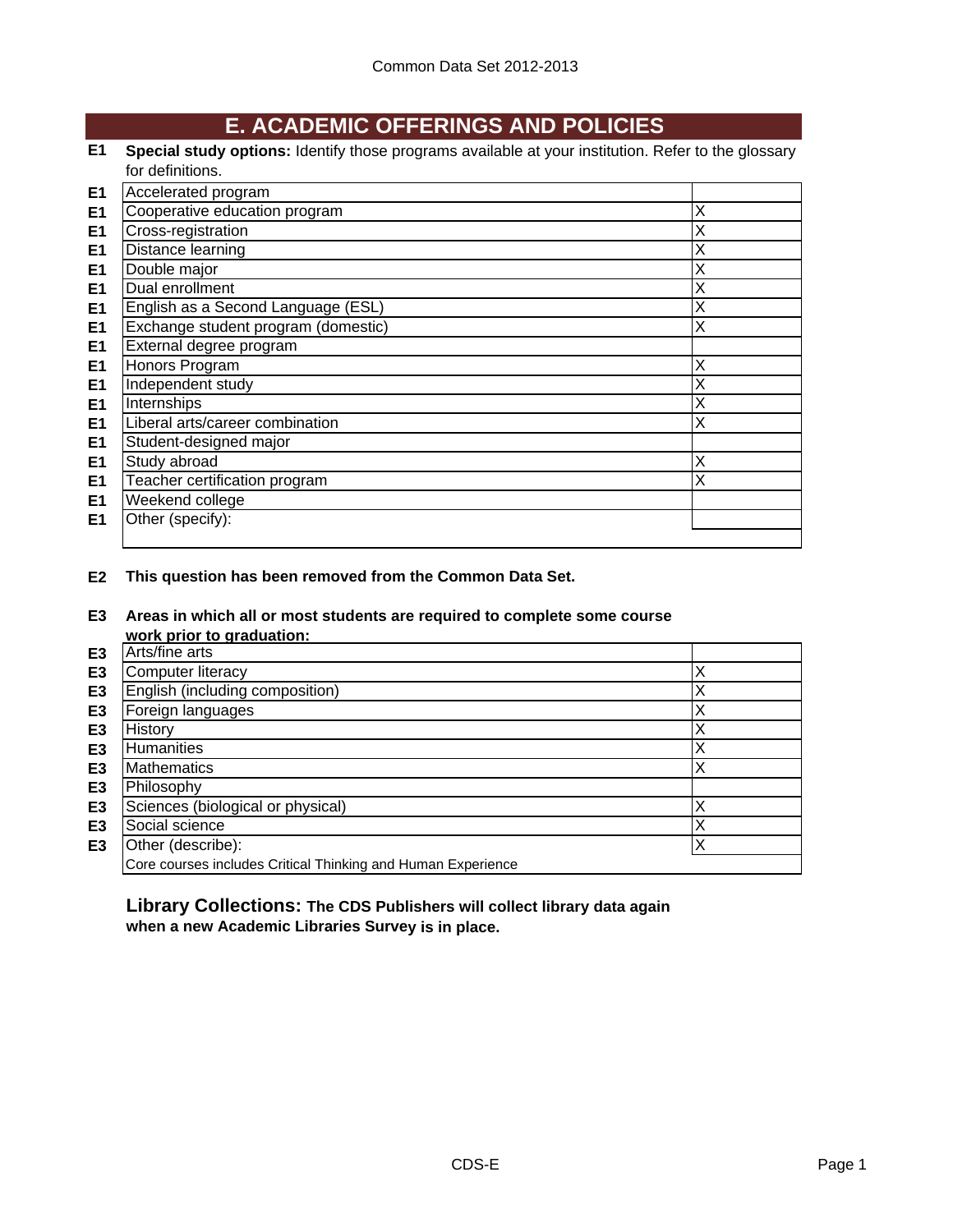# **F. STUDENT LIFE**

**F1** Percentages of first-time, first-year (freshman) degree-seeking students and degree-seeking undergraduates enrolled in Fall 2012 who fit the following categories:

| F <sub>1</sub> |                                                     | First-time, first-year |                |
|----------------|-----------------------------------------------------|------------------------|----------------|
|                |                                                     | (freshman)             | Undergraduates |
|                |                                                     | students               |                |
| F1             | Percent who are from out of state (exclude          |                        |                |
|                | international/nonresident aliens from the numerator |                        |                |
|                | and denominator)                                    | 9%                     | 8%             |
| F1             | Percent of men who join fraternities                | $*0\%$                 | less than 1 %  |
| F1             | Percent of women who join sororities                | $*0\%$                 | less than 1 %  |
| F1             | Percent who live in college-owned, -operated, or -  |                        |                |
|                | affiliated housing                                  | 92%                    | 47%            |
| F1             | Percent who live off campus or commute              | 8%                     | 53%            |
| F1             | Percent of students age 25 and older                | 1%                     | 9%             |
| F <sub>1</sub> | Average age of full-time students                   | 18                     | 20             |
| F1             | Average age of all students (full- and part-time)   | 18                     | 21             |

\*FT,FY Fr not allowed to join

**F2 Activities offered** Identify those programs available at your institution.

| F <sub>2</sub> | <b>Campus Ministries</b>     | Χ                       |
|----------------|------------------------------|-------------------------|
| F <sub>2</sub> | Choral groups                | X                       |
| F <sub>2</sub> | Concert band                 | X                       |
| F <sub>2</sub> | Dance                        | $\overline{\mathsf{x}}$ |
| F <sub>2</sub> | Drama/theater                | X                       |
| F <sub>2</sub> | <b>International Student</b> | Χ                       |
|                | Organization                 |                         |
| F <sub>2</sub> | Jazz band                    | X                       |
| F <sub>2</sub> | Literary magazine            | $\overline{\mathsf{x}}$ |
| F <sub>2</sub> | Marching band                | $\overline{\mathsf{x}}$ |
| F <sub>2</sub> | Model UN                     | $\overline{\mathsf{x}}$ |
| F <sub>2</sub> | Music ensembles              | X                       |
| F <sub>2</sub> | Musical theater              | $\overline{\mathsf{x}}$ |
| F <sub>2</sub> | Opera                        | $\overline{\mathsf{x}}$ |
| F <sub>2</sub> | Pep band                     | $\overline{\mathsf{x}}$ |
| F <sub>2</sub> | Radio station                | $\overline{\mathsf{x}}$ |
| F <sub>2</sub> | Student government           | $\overline{\mathsf{x}}$ |
| F <sub>2</sub> | Student newspaper            | X                       |
| F <sub>2</sub> | Student-run film society     |                         |
| F <sub>2</sub> | Symphony orchestra           |                         |
| F <sub>2</sub> | <b>Television station</b>    | Χ                       |
| F <sub>2</sub> | Yearbook                     | Χ                       |

#### **F3 ROTC** (program offered in cooperation with Reserve Officers' Training Corps)

| F <sub>3</sub> |                                      | On Campus | At Cooperating<br>Institution | Name of Cooperating<br>Institution |
|----------------|--------------------------------------|-----------|-------------------------------|------------------------------------|
|                | <b>F3</b> Army ROTC is offered:      |           |                               | <b>UNC Charlotte</b>               |
|                | <b>F3</b> Naval ROTC is offered:     |           |                               |                                    |
|                | <b>F3</b> Air Force ROTC is offered: |           |                               | <b>UNC Charlotte</b>               |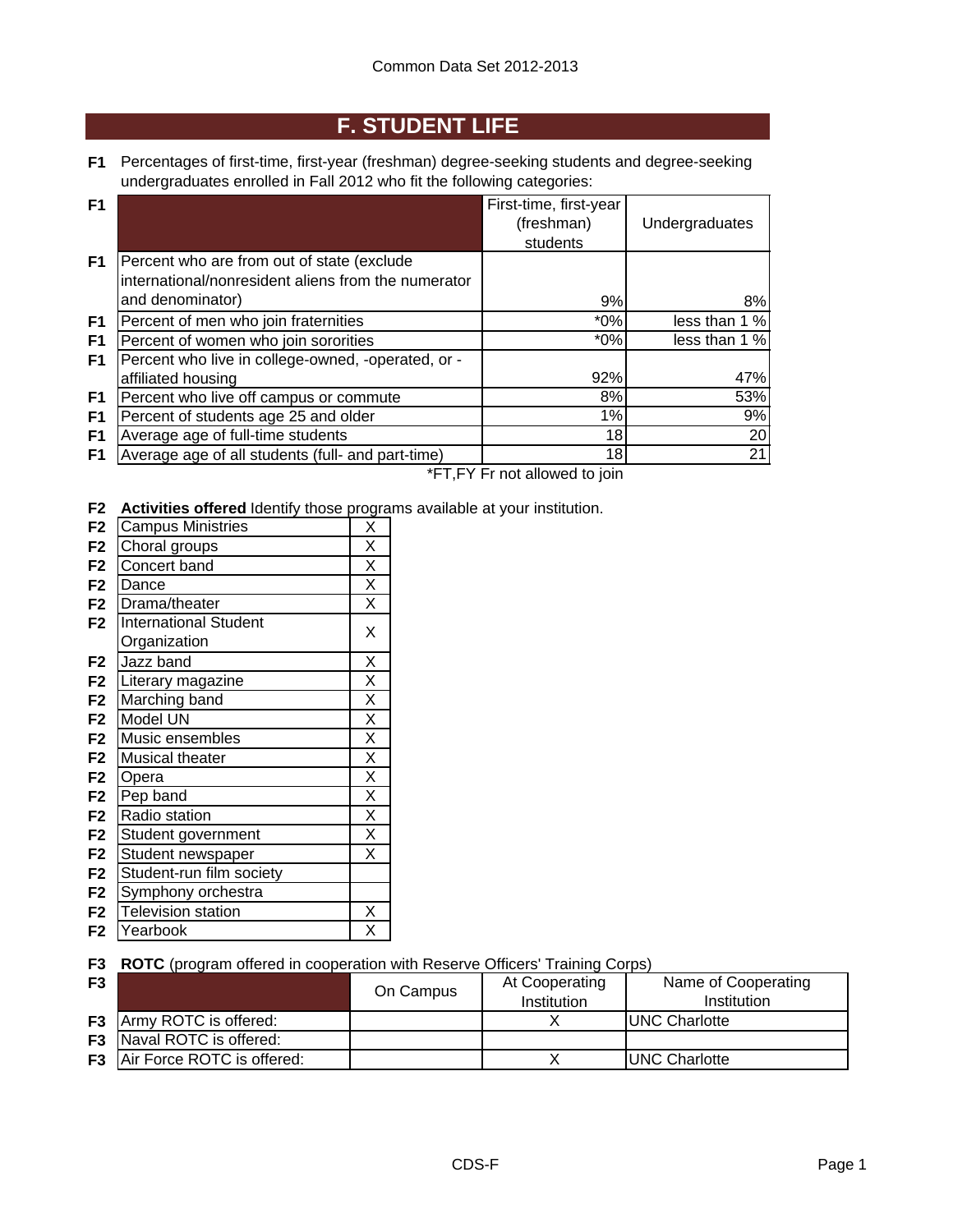**F4 Housing:** Check all types of college-owned, -operated, or -affiliated housing available for undergraduates at your institution.

| F4 | Coed dorms                                                               | x |
|----|--------------------------------------------------------------------------|---|
| F4 | Men's dorms                                                              |   |
| F4 | Women's dorms                                                            | X |
| F4 | Apartments for married students                                          |   |
| F4 | Apartments for single students                                           | X |
| F4 | Special housing for disabled                                             |   |
|    | students                                                                 |   |
| F4 | Special housing for international                                        |   |
|    | students                                                                 |   |
| F4 | Fraternity/sorority housing                                              |   |
| F4 | Cooperative housing                                                      |   |
| F4 | Theme housing                                                            | X |
| F4 | Wellness housing                                                         |   |
|    | $\bigcap A$ and $\bigcup A$ are the set of $A$ and $\bigcap A$<br>14. A. |   |

**F4** Other housing options (specify):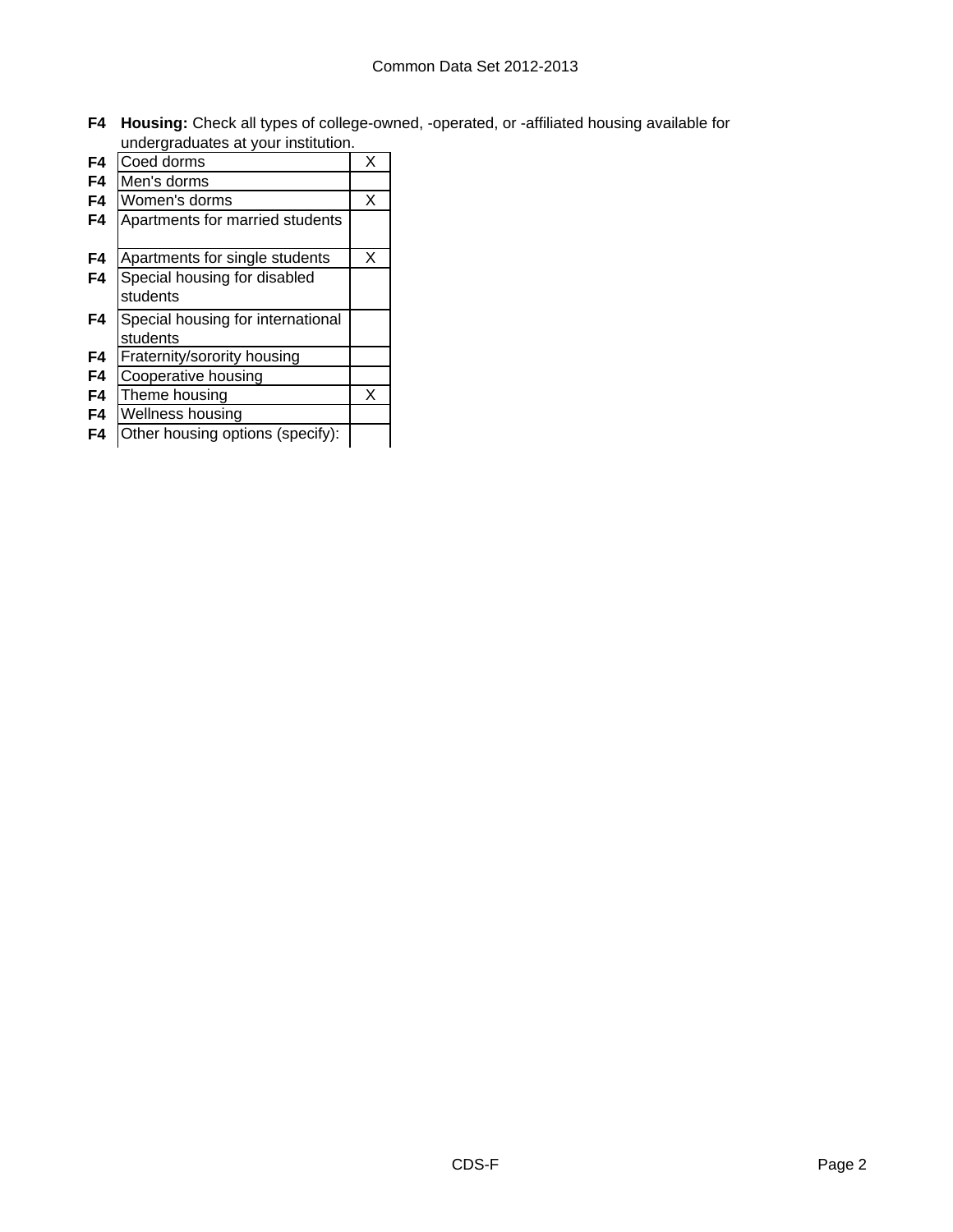## **G. ANNUAL EXPENSES**

**G0** Please provide the URL of your institution's net price calculator: http://www.winthrop.edu/finaid/default.aspx?id=20273

**Provide 2013-2014 academic year costs of attendance for the following categories that are applicable to your institution.**

Check here if your institution's 2013-2014 academic year costs of attendance are not available at this time and provide an approximate date (i.e., month/day) when your institution's final 2013-2014 academic year costs of attendance will be available:

**G1 Undergraduate full-time tuition, required fees, room and board List the typical tuition, required fees, and room and board for a full-time undergraduate student for the FULL 2013-2014 academic year (30 semester or 45 quarter hours for institutions that derive annual tuition by multiplying credit hour cost by number of credits). A full academic year refers to the period of time generally extending from September to June; usually equated to two semesters, two trimesters, three quarters, or the period covered by a four-one-four plan. Room and board is defined as double occupancy and 19 meals per week or the maximum meal plan. Required fees include only charges that all full-time students must pay that are not included in tuition (e.g., registration, health, or activity fees.) Do not include optional fees (e.g., parking, laboratory use).**

| G1             |                                                       | First-Year | Undergraduates |
|----------------|-------------------------------------------------------|------------|----------------|
| G <sub>1</sub> | PRIVATE INSTITUTIONS                                  |            |                |
|                | Tuition:                                              |            |                |
| G1             | PUBLIC INSTITUTIONS                                   |            |                |
|                | Tuition:                                              |            |                |
|                | In-district                                           | \$13,430   | \$13,430       |
| G <sub>1</sub> | PUBLIC INSTITUTIONS                                   |            |                |
|                | In-state (out-of-district):                           | \$13,430   | \$13,430       |
| G <sub>1</sub> | PUBLIC INSTITUTIONS                                   |            |                |
|                | Out-of-state:                                         | \$26,000   | \$26,000       |
| G1             | NONRESIDENT ALIENS                                    |            |                |
|                | Tuition:                                              | \$26,000   | \$26,000       |
|                |                                                       |            |                |
| G <sub>1</sub> | <b>REQUIRED FEES:</b>                                 |            |                |
|                |                                                       |            |                |
| G <sub>1</sub> | ROOM AND BOARD:                                       |            |                |
|                | (on-campus)                                           | \$7,384    | \$7,384        |
| G <sub>1</sub> | <b>ROOM ONLY:</b>                                     |            |                |
|                | (on-campus)                                           | \$4,658    | \$4,658        |
| G <sub>1</sub> | <b>BOARD ONLY:</b>                                    |            |                |
|                | (on-campus meal plan)                                 | \$2,726    | \$2,726        |
|                |                                                       |            |                |
| G <sub>1</sub> | Comprehensive tuition and room and board fee (if your |            |                |
|                | college cannot provide separate tuition and room and  |            |                |
|                | board fees):                                          |            |                |
|                |                                                       |            |                |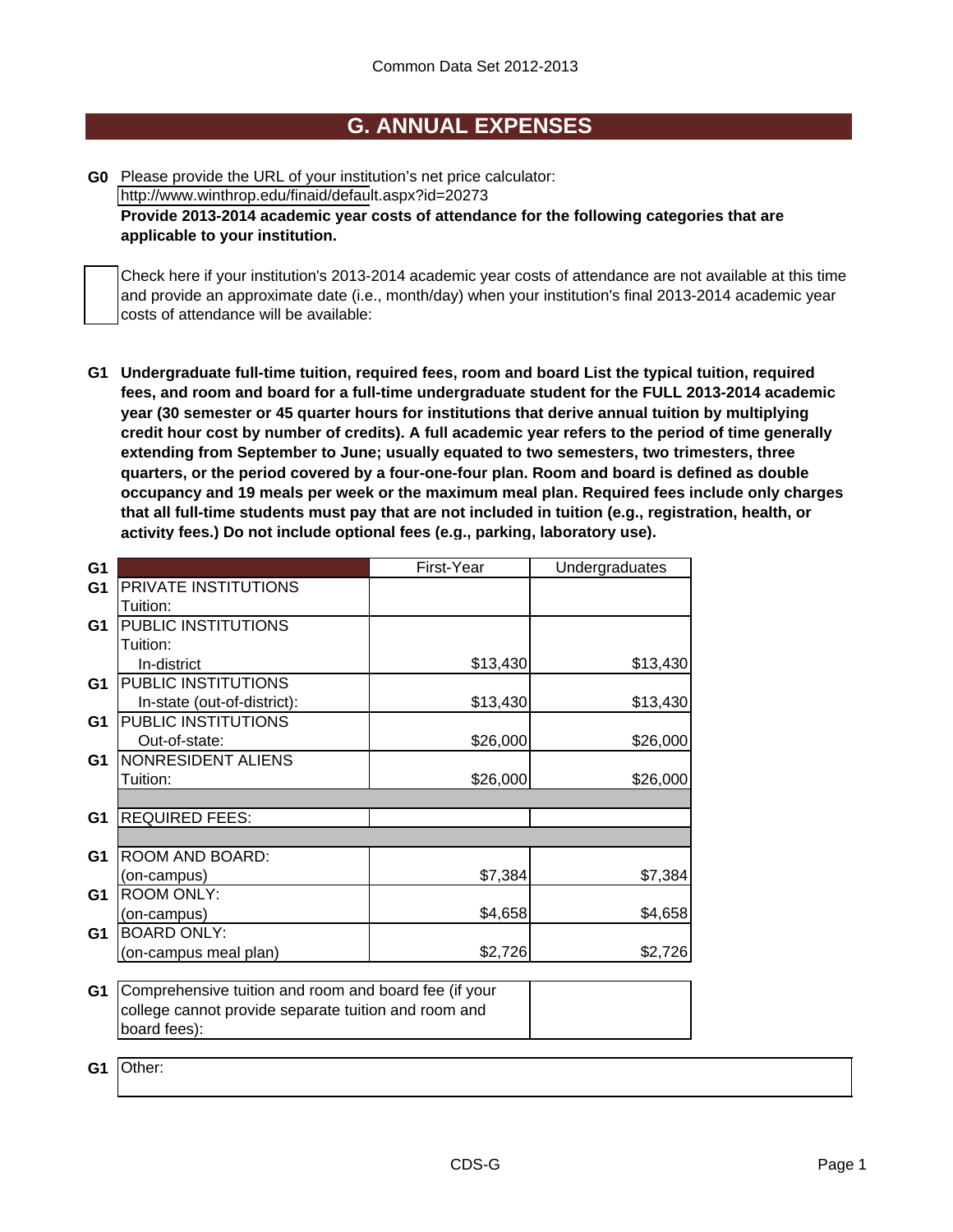| G <sub>2</sub> |                                                                                                           | Minimum | Maximum |
|----------------|-----------------------------------------------------------------------------------------------------------|---------|---------|
| G <sub>2</sub> | Number of credits per term a student can take for the<br>stated full-time tuition                         | 12      | 18      |
| G <sub>3</sub> |                                                                                                           | Yes     | No.     |
| G <sub>3</sub> | Do tuition and fees vary by year of study (e.g., sophomore,<br>junior, senior)?                           |         | x       |
| G4             |                                                                                                           | Yes     | No      |
| G4             | Do tuition and fees vary by undergraduate instructional<br>program?                                       |         | x       |
| G4             |                                                                                                           | %       |         |
| G4             | If yes, what percentage of full-time undergraduates pay<br>more than the tuition and fees reported in G1? |         |         |

**G5** Provide the estimated expenses for a typical full-time undergraduate student:

| G <sub>5</sub> |                                 | Residents | Commuters<br>(living at home) | Commuters<br>(not living at home) |
|----------------|---------------------------------|-----------|-------------------------------|-----------------------------------|
| G <sub>5</sub> | Books and supplies              |           |                               | \$1,000                           |
| G5             | Room only                       |           |                               |                                   |
| G5             | Board only                      |           |                               |                                   |
| G5             | Room and board total (if your   |           |                               |                                   |
|                | college cannot provide separate |           |                               |                                   |
|                | room and board figures for      |           |                               |                                   |
|                | commuters not living at home):  |           |                               | \$7,230                           |
| G5             | Transportation                  | \$1,470   | \$1,470                       | \$2,730                           |
| G5             | Other expenses                  | \$1,470   | \$1,470                       | \$5,120                           |

**G6** Undergraduate per-credit-hour charges (tuition only)

| G <sub>6</sub> | <b>PRIVATE INSTITUTIONS:</b> |            |
|----------------|------------------------------|------------|
| G <sub>6</sub> | <b>PUBLIC INSTITUTIONS</b>   |            |
|                | In-district:                 | \$560.00   |
| G6             | <b>PUBLIC INSTITUTIONS</b>   |            |
|                | In-state (out-of-district):  | \$560.00   |
| G <sub>6</sub> | <b>PUBLIC INSTITUTIONS</b>   |            |
|                | Out-of-state:                | \$1,084.00 |
| G6             | <b>NONRESIDENT ALIENS:</b>   |            |
|                |                              | \$1,084.00 |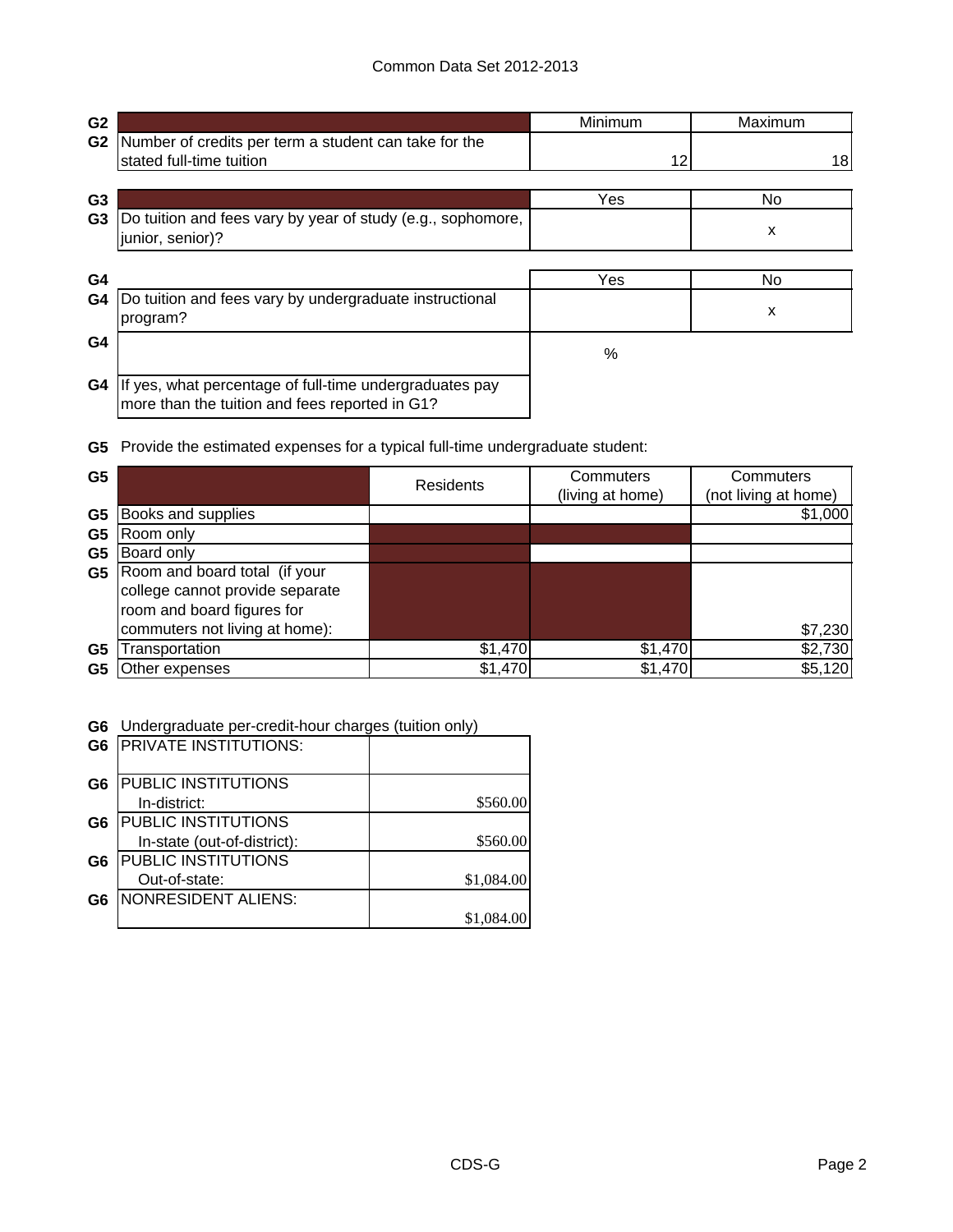## **H. FINANCIAL AID**

## **Aid Awarded to Enrolled Undergraduates**

Enter total dollar amounts awarded to enrolled full-time and less than full-time degree-seeking undergraduates (using the same cohort reported in CDS Question B1, "total degree-seeking" undergraduates) in the following categories. (Note: If the data being reported are final figures for the 2011- 2012 academic year (see the next item below), use the 2011-2012 academic year's CDS Question B1 cohort.) Include aid awarded to international students (i.e., those not qualifying for federal aid). Aid that is non-need-based but that was used to meet need should be reported in the need-based aid columns. (For a suggested order of precedence in assigning categories of aid to cover need, see the entry for "non-needbased scholarship or grant aid" on the last page of the definitions section.)

| H1 |                                                                                                 | 2012-2013<br>estimated | 2011-2012<br>final |
|----|-------------------------------------------------------------------------------------------------|------------------------|--------------------|
| H1 | Indicate the academic year for which data are reported for items H1,<br>IH2, H2A, and H6 below: |                        |                    |

**H3** Which needs-analysis methodology does your institution use in awarding institutional aid?

| H <sub>3</sub> | Federal methodology (FM)       |  |
|----------------|--------------------------------|--|
| H <sub>3</sub> | Institutional methodology (IM) |  |
| H <sub>3</sub> | Both FM and IM                 |  |

| H1             |                                                                                                                                                                                   |                                                                                | Non-need-                                                          |
|----------------|-----------------------------------------------------------------------------------------------------------------------------------------------------------------------------------|--------------------------------------------------------------------------------|--------------------------------------------------------------------|
|                |                                                                                                                                                                                   | <b>Need-based \$</b><br>(Include non-need-<br>based aid used to<br>meet need.) | based \$<br>(Exclude non-need-<br>based aid used to<br>meet need.) |
| H <sub>1</sub> | <b>Scholarships/Grants</b>                                                                                                                                                        |                                                                                |                                                                    |
| H1             | Federal                                                                                                                                                                           | \$8,573,087                                                                    | \$89,129                                                           |
| H1             | State (i.e., all states, not only the state in which your institution is<br>located)                                                                                              | \$7,766,375                                                                    | \$3,649,600                                                        |
| H <sub>1</sub> | Institutional: Endowed scholarships, annual gifts and tuition funded<br>grants, awarded by the college, excluding athletic aid and tuition<br>waivers (which are reported below). |                                                                                |                                                                    |
|                |                                                                                                                                                                                   | \$3,577,113                                                                    | \$3,567,426                                                        |
| H <sub>1</sub> | Scholarships/grants from external sources (e.g., Kiwanis, National<br>Merit) not awarded by the college                                                                           | \$837,881                                                                      | \$320,800                                                          |
| H1             | <b>Total Scholarships/Grants</b>                                                                                                                                                  | \$20,754,456                                                                   | \$7,626,955                                                        |
| H <sub>1</sub> | <b>Self-Help</b>                                                                                                                                                                  |                                                                                |                                                                    |
| H1             | Student loans from all sources (excluding parent loans)                                                                                                                           | \$21,029,748                                                                   | \$6,504,621                                                        |
| H1             | <b>Federal Work-Study</b>                                                                                                                                                         | \$231,393                                                                      |                                                                    |
| H <sub>1</sub> | State and other (e.g., institutional) work-study/employment (Note:                                                                                                                |                                                                                |                                                                    |
|                | Excludes Federal Work-Study captured above.)                                                                                                                                      | \$0                                                                            | \$0                                                                |
| H <sub>1</sub> | <b>Total Self-Help</b>                                                                                                                                                            | \$21,261,141                                                                   | \$6,504,621                                                        |
| H1             | <b>Other</b>                                                                                                                                                                      |                                                                                |                                                                    |
| H1             | Parent Loans                                                                                                                                                                      | \$2,593,034                                                                    | \$2,475,439                                                        |
| H1             | <b>Tuition Waivers</b><br>Reporting is optional. Report tuition waivers in this row if you choose to report them. Do<br>not report tuition waivers elsewhere.                     | \$409,118                                                                      | \$238,151                                                          |
| H1             | <b>Athletic Awards</b>                                                                                                                                                            | \$588,487                                                                      | \$1,281,659                                                        |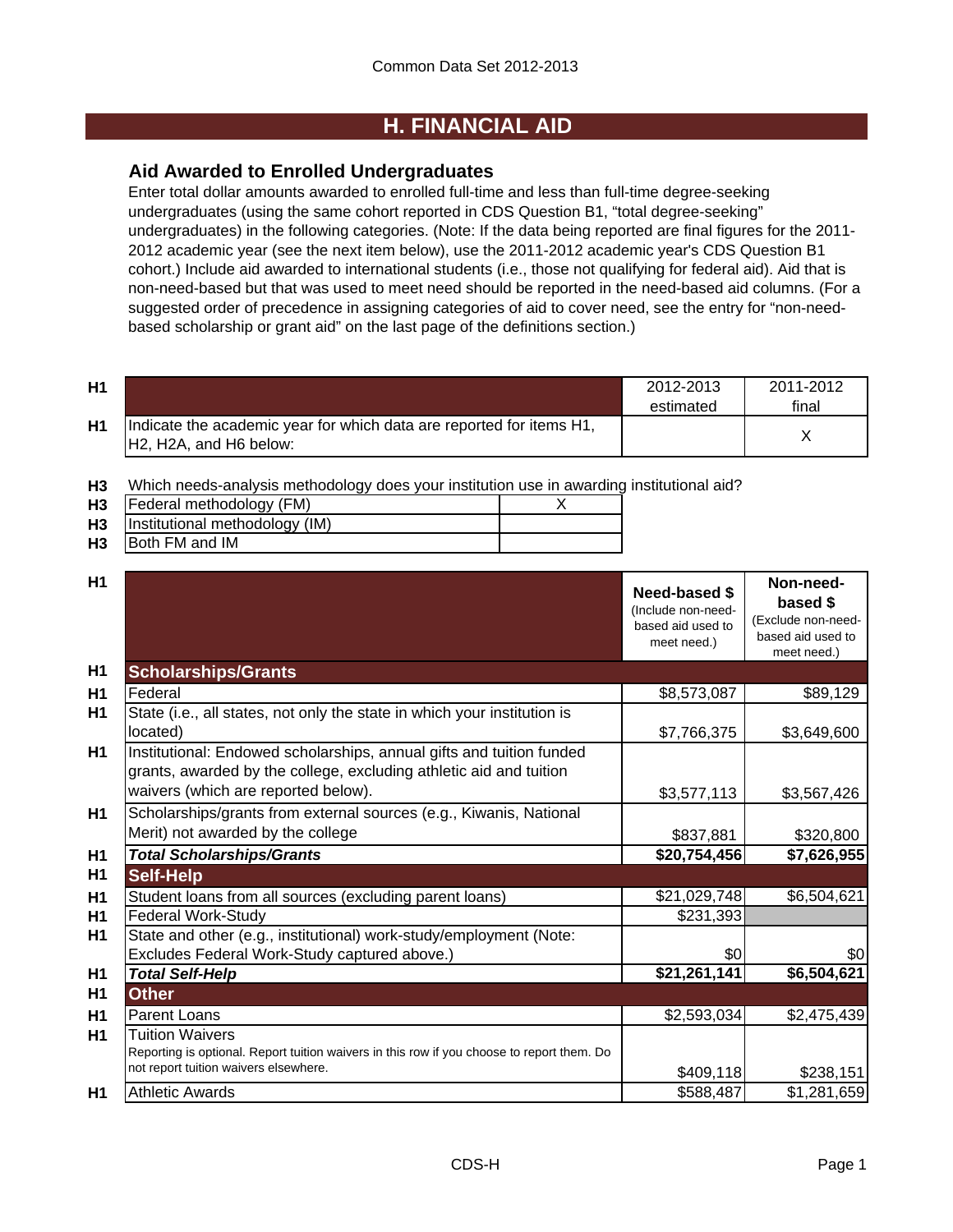**H2 Number of Enrolled Students Awarded Aid:** List the number of degree-seeking full-time and less-thanfull-time undergraduates who applied for and were awarded financial aid from any source. **Aid that is nonneed-based but that was used to meet need should be counted as need-based aid.** Numbers should reflect the cohort awarded the dollars reported in H1. Note: In the chart below, students may be counted in more than one row, and full-time freshmen should also be counted as full-time undergraduates.

| H <sub>2</sub> |       |                                                                                                                                                                                                                                                                                              | <b>First-time</b><br><b>Full-time</b><br>Freshmen | <b>Full-time</b><br>Undergraduate<br>(Incl. Fresh.) | <b>Less Than</b><br><b>Full-time</b><br>Undergraduate |
|----------------|-------|----------------------------------------------------------------------------------------------------------------------------------------------------------------------------------------------------------------------------------------------------------------------------------------------|---------------------------------------------------|-----------------------------------------------------|-------------------------------------------------------|
| H <sub>2</sub> |       | a) Number of degree-seeking undergraduate students<br>(CDS Item B1 if reporting on Fall 2012 cohort)                                                                                                                                                                                         | 969                                               | 4244                                                | 349                                                   |
| H <sub>2</sub> |       | b) Number of students in line a who applied for need-<br>based financial aid                                                                                                                                                                                                                 | 875                                               | 3,527                                               | 261                                                   |
| H <sub>2</sub> |       | c) Number of students in line <b>b</b> who were determined to<br>have financial need                                                                                                                                                                                                         | 738                                               | 3,049                                               | 233                                                   |
| H <sub>2</sub> |       | d) Number of students in line c who were awarded any<br>financial aid                                                                                                                                                                                                                        | 736                                               | 3,039                                               | 239                                                   |
| H <sub>2</sub> |       | e) Number of students in line d who were awarded any<br>need-based scholarship or grant aid                                                                                                                                                                                                  | 723                                               | 2,631                                               | 168                                                   |
| H <sub>2</sub> | $f$ ) | Number of students in line d who were awarded any<br>need-based self-help aid                                                                                                                                                                                                                | 557                                               | 2,509                                               | 193                                                   |
| H <sub>2</sub> |       | g) Number of students in line <b>d</b> who were awarded any<br>non-need-based scholarship or grant aid                                                                                                                                                                                       | 128                                               | 319                                                 | 5                                                     |
| H <sub>2</sub> |       | h) Number of students in line <b>d</b> whose need was fully met<br>(exclude PLUS loans, unsubsidized loans, and private<br>alternative loans)                                                                                                                                                | 167                                               | 510                                                 | 6                                                     |
| H <sub>2</sub> |       | On average, the percentage of need that was met of<br>students who were awarded any need-based aid.<br>Exclude any aid that was awarded in excess of need as<br>well as any resources that were awarded to replace<br>EFC (PLUS loans, unsubsidized loans, and private<br>alternative loans) | 70.0%                                             | 61.0%                                               | 39.0%                                                 |
| H <sub>2</sub> | li)   | The average financial aid package of those in line d.<br>Exclude any resources that were awarded to replace<br>EFC (PLUS loans, unsubsidized loans, and private<br>alternative loans)                                                                                                        | \$<br>12,639                                      | \$11,159                                            | \$<br>6,347                                           |
| H <sub>2</sub> | k)    | Average need-based scholarship and grant award of<br>those in line e                                                                                                                                                                                                                         | \$10,154                                          | \$8,633                                             | \$3,520                                               |
| H <sub>2</sub> | II)   | Average need-based self-help award (excluding PLUS<br>loans, unsubsidized loans, and private alternative<br>loans) of those in line f                                                                                                                                                        | \$3,520                                           | \$4,458                                             | \$4,228                                               |
| H <sub>2</sub> |       | m) Average need-based loan (excluding PLUS loans,<br>unsubsidized loans, and private alternative loans) of<br>those in line f who were awarded a need-based loan                                                                                                                             | \$3,381                                           | \$4,364                                             | \$<br>4,194                                           |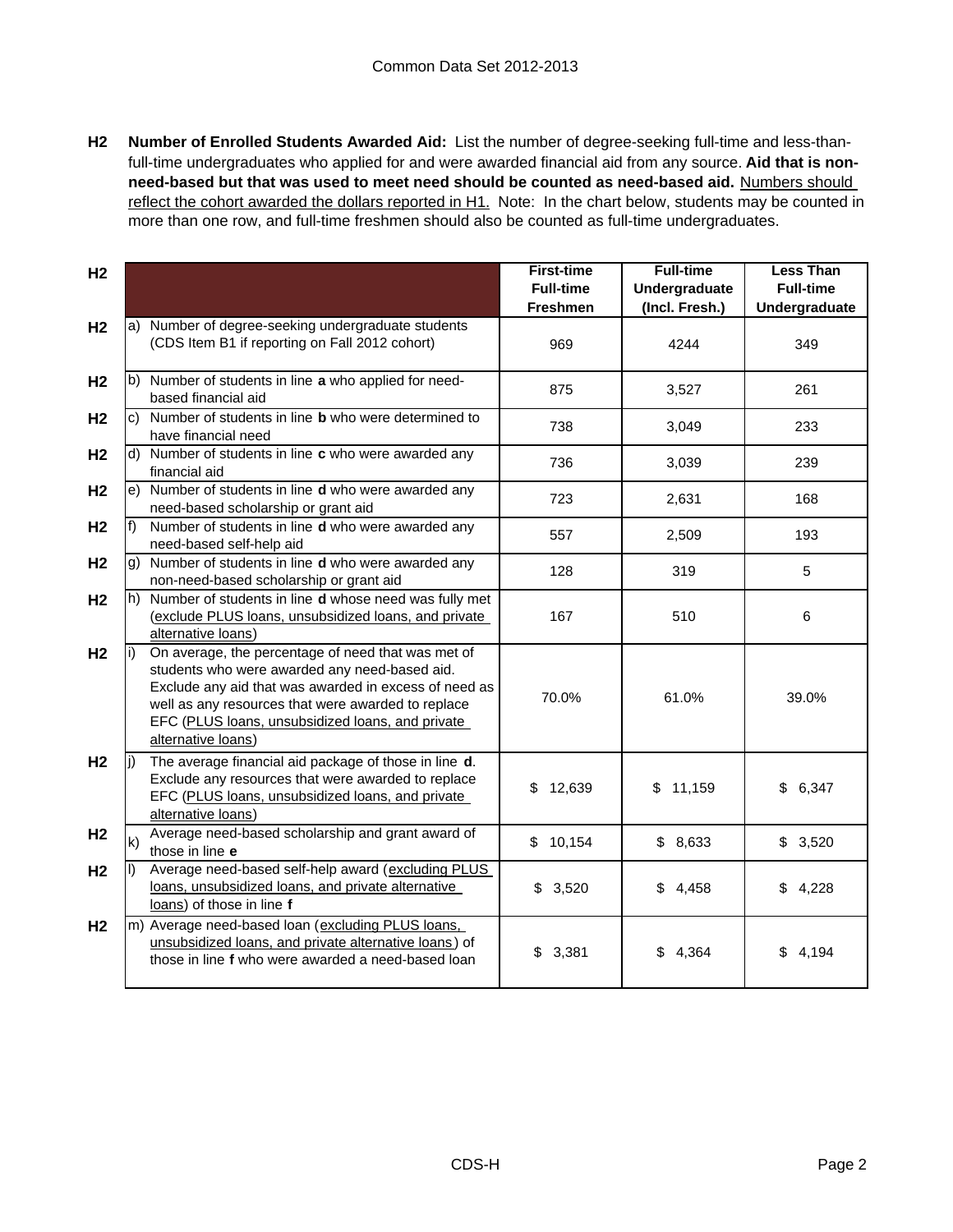**H2A Number of Enrolled Students Awarded Non-need-based Scholarships and Grants**: List the number of degree-seeking full-time and less-than-full-time undergraduates who had no financial need and who were awarded institutional non-need-based scholarship or grant aid. Numbers should reflect the cohort awarded the dollars reported in H1. Note: In the chart below, students may be counted in more than one row, and full-time freshmen should also be counted as full-time undergraduates.

| H2A               |                                                                                                                                                                                                                  | <b>First-time</b><br><b>Full-time</b> | <b>Full-time</b><br><b>Undergrad</b> | <b>Less Than</b><br><b>Full-time</b> |
|-------------------|------------------------------------------------------------------------------------------------------------------------------------------------------------------------------------------------------------------|---------------------------------------|--------------------------------------|--------------------------------------|
|                   |                                                                                                                                                                                                                  | <b>Freshmen</b>                       | (Incl. Fresh.)                       | Undergrad                            |
| $H2A \mid n$      | Number of students in line a who had no financial need<br>and who were awarded institutional non-need-based<br>scholarship or grant aid (exclude those who were<br>awarded athletic awards and tuition benefits) | 95                                    | 385                                  | 6                                    |
| $H2A$ (0)         | Average dollar amount of institutional non-need-based<br>scholarship and grant aid awarded to students in line n                                                                                                 | \$6,212                               | \$7,007                              | 1,816<br>S                           |
| $H2A$ $ p\rangle$ | Number of students in line a who were awarded an<br>institutional non-need-based athletic scholarship or<br>grant                                                                                                | 30                                    | 121                                  |                                      |
| $H2A$ $ q\rangle$ | Average dollar amount of institutional non-need-based<br>athletic scholarships and grants awarded to students in<br>line <b>p</b>                                                                                | \$9,471                               | 9,504<br>S.                          | 2,200                                |

#### **H3** Incorporated into H1 above.

**Note:** These are the graduates and loan types to include and exclude in order to fill out CDS H4, H4a, H5, and H5a.

Include: \* 2012 undergraduate class who graduated between July 1, 2011 and June 30, 2012 who started at your institution as first- time students and received a bachelor's degree between July 1, 2011 and June 30, 2012. \* only loans made to students who borrowed while enrolled at your institution.

\* co-signed loans.

Exclude: \* those who transferred in. \* money borrowed at other institutions.

| H4        | Provide the percentage of the class (defined above) who borrowed at any time through<br>any loan programs (institutional, state, Federal Perkins, Federal Stafford Subsidized and<br>Unsubsidized, private loans that were certified by your institution, etc.; exclude parent<br>loans). Include both Federal Direct Student Loans and Federal Family Education Loans. |            |
|-----------|-------------------------------------------------------------------------------------------------------------------------------------------------------------------------------------------------------------------------------------------------------------------------------------------------------------------------------------------------------------------------|------------|
|           |                                                                                                                                                                                                                                                                                                                                                                         | 70%        |
| H4a       |                                                                                                                                                                                                                                                                                                                                                                         |            |
|           | Provide the percentage of the class (defined above) who borrowed at any time through                                                                                                                                                                                                                                                                                    |            |
|           | federal loan programs--Federal Perkins, Federal Stafford Subsidized and Unsubsidized.                                                                                                                                                                                                                                                                                   |            |
|           | Include both Federal Direct Student Loans and Federal Family Education Loans. NOTE:                                                                                                                                                                                                                                                                                     |            |
|           | exclude all institutional, state, private alternative loans and parent loans.                                                                                                                                                                                                                                                                                           | <b>70%</b> |
| <b>H5</b> | Report the average per-undergraduate-borrower cumulative principal borrowed of those                                                                                                                                                                                                                                                                                    |            |
|           | in line H4.                                                                                                                                                                                                                                                                                                                                                             |            |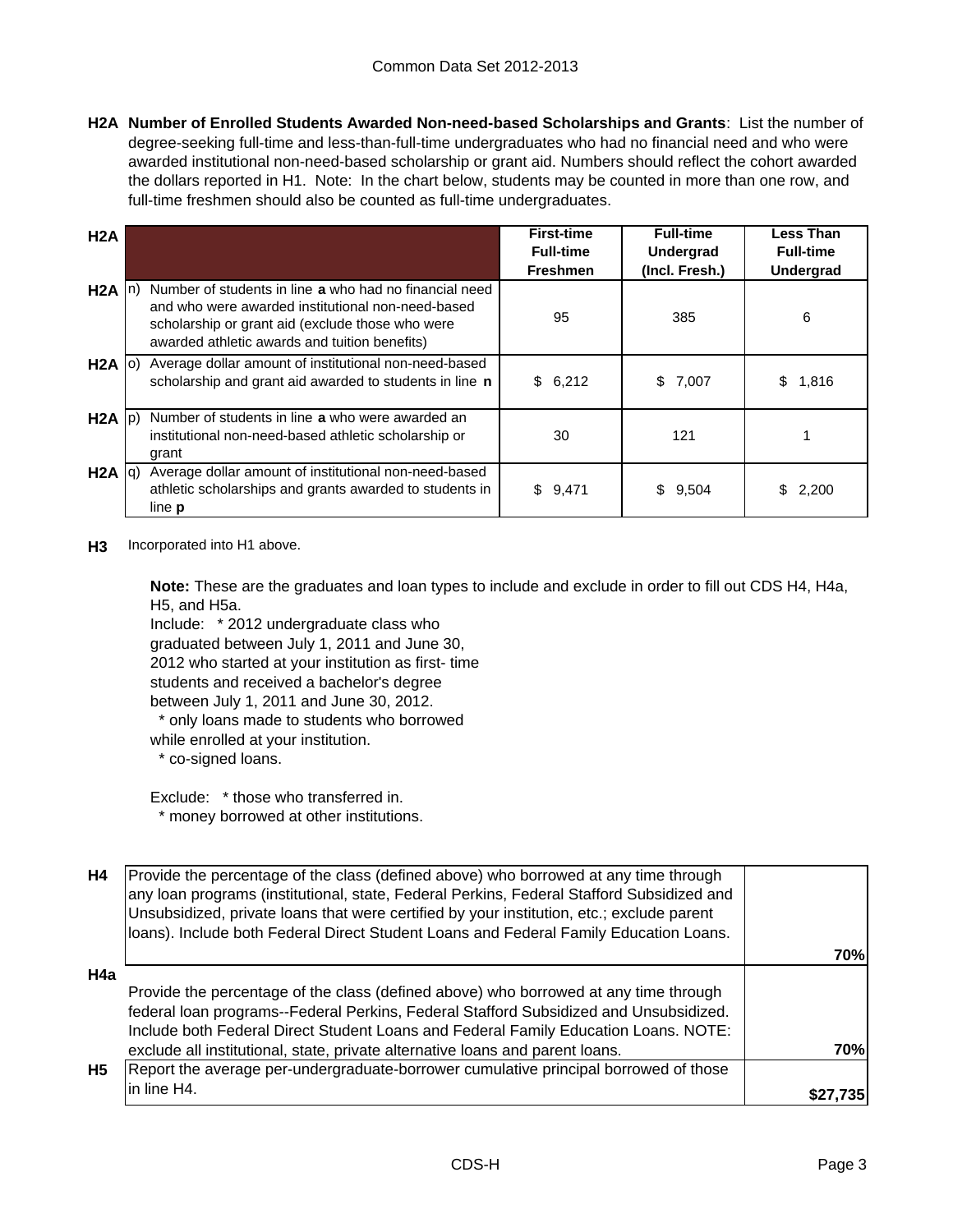**H5a** Report the average per-undergraduate-borrower cumulative principal borrowed, of those in H4a, through federal loan programs--Federal Perkins, Federal Stafford Subsidized and Unsubsidized. Include both Federal Direct Student Loans and Federal Family Education Loans. These are listed in line H4a. NOTE: exclude all institutional, state, private alternative loans and exclude parent loans.

**\$27,118**

**Aid to Undergraduate Degree-seeking Nonresident Aliens** (Note: Report numbers and dollar amounts for the same academic year checked in item H1.)

**H6** Indicate your institution's policy regarding institutional scholarship and grant aid for undergraduate degreeseeking nonresident aliens:

| H6   Institutional need-based scholarship or grant aid is available   |  |
|-----------------------------------------------------------------------|--|
| H6 Institutional non-need-based scholarship or grant aid is available |  |
| H6   Institutional scholarship or grant aid is not available          |  |

| H6 If institutional financial aid is available for undergraduate degree-seeking nonresident |    |
|---------------------------------------------------------------------------------------------|----|
| aliens, provide the number of undergraduate degree-seeking nonresident aliens who           |    |
| were awarded need-based or non-need-based aid:                                              | 97 |

- **H6** \$15,330 Average dollar amount of institutional financial aid awarded to undergraduate degreeseeking nonresident aliens:
- **H6** \$1,487,008 Total dollar amount of institutional financial aid awarded to undergraduate degreeseeking nonresident aliens:
- **H7** Check off all financial aid forms nonresident alien first-year financial aid applicants must submit:

| <b>H7</b> | Institution's own financial aid form              |  |
|-----------|---------------------------------------------------|--|
| <b>H7</b> | <b>CSS/Financial Aid PROFILE</b>                  |  |
| <b>H7</b> | International Student's Financial Aid Application |  |
| <b>H7</b> | International Student's Certification of Finances |  |
| <b>H7</b> | Other (specify):                                  |  |
|           |                                                   |  |

## **Process for First-Year/Freshman Students**

**H8** Check off all financial aid forms domestic first-year (freshman) financial aid applicants must submit:

| H <sub>8</sub> | <b>FAFSA</b>                         |  |
|----------------|--------------------------------------|--|
| H <sub>8</sub> | Institution's own financial aid form |  |
| H <sub>8</sub> | <b>ICSS/Financial Aid PROFILE</b>    |  |
| H <sub>8</sub> | State aid form                       |  |
| H <sub>8</sub> | Noncustodial PROFILE                 |  |
| H <sub>8</sub> | <b>Business/Farm Supplement</b>      |  |
| H <sub>8</sub> | Other (specify):                     |  |
|                |                                      |  |

| H <sub>9</sub> | Indicate filing dates for first-year (freshman) students:                             |     |
|----------------|---------------------------------------------------------------------------------------|-----|
| H9             | Priority date for filing required financial aid forms:                                | 3/1 |
| H9             | Deadline for filing required financial aid forms:                                     |     |
| H9             | No deadline for filing required forms (applications processed on a<br>rolling basis): |     |
|                |                                                                                       |     |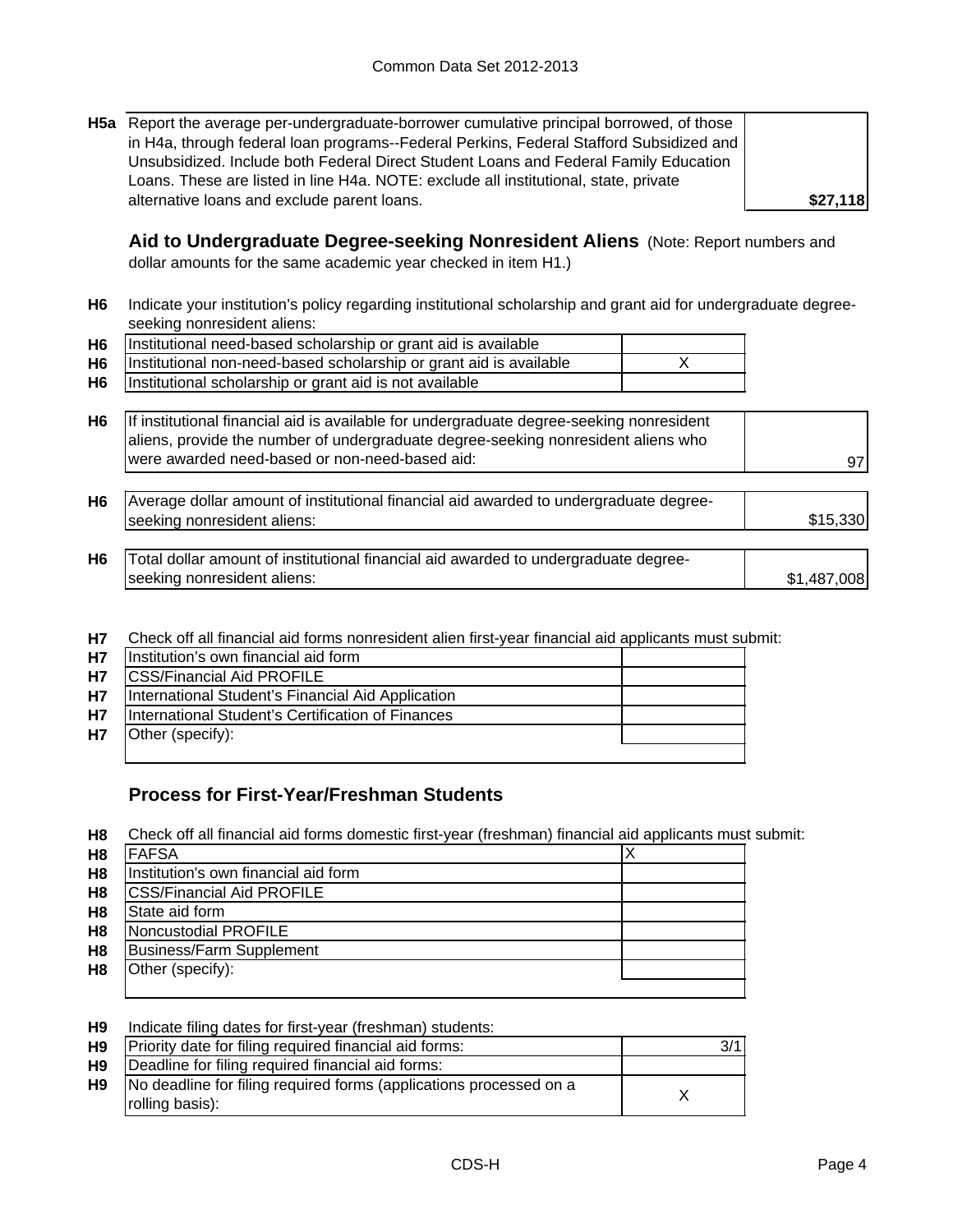**H10** Indicate notification dates for first-year (freshman) students (answer a or b):

|                 | H <sub>10</sub> a) Students notified on or about (date):  |      | 3/25 |
|-----------------|-----------------------------------------------------------|------|------|
| H <sub>10</sub> |                                                           | Yes  | No   |
|                 | H <sub>10</sub> (b) Students notified on a rolling basis: |      |      |
| H <sub>10</sub> | If yes, starting date:                                    | 3/25 |      |

**H11** Indicate reply dates:

|                      | H11 Students must reply by (date): |  |
|----------------------|------------------------------------|--|
| <b>H11</b> or within | weeks of notification.             |  |

## **Types of Aid Available**

Please check off all types of aid available to undergraduates at your institution:

**H12** Loans

| <b>H12 FEDERAL DIRECT STUDENT LOAN PROGRAM (DIRECT LOAN)</b> |  |
|--------------------------------------------------------------|--|
|                                                              |  |

| <b>H12</b> Direct Subsidized Stafford Loans   |  |
|-----------------------------------------------|--|
| <b>H12</b> Direct Unsubsidized Stafford Loans |  |
| <b>H12</b> Direct PLUS Loans                  |  |

| <b>H12</b> Federal Perkins Loans                      |  |
|-------------------------------------------------------|--|
| <b>H12</b>   Federal Nursing Loans                    |  |
| H <sub>12</sub> State Loans                           |  |
| H12 College/university loans from institutional funds |  |
| H <sub>12</sub> Other (specify):                      |  |
|                                                       |  |

#### **H13** Scholarships and Grants

|            | H13 NEED-BASED:                                                          |   |
|------------|--------------------------------------------------------------------------|---|
|            | H <sub>13</sub>   Federal Pell                                           |   |
| <b>H13</b> | <b>ISEOG</b>                                                             | х |
|            | H <sub>13</sub> State scholarships/grants                                |   |
|            | <b>H13</b> Private scholarships                                          |   |
|            | H13 College/university scholarship or grant aid from institutional funds |   |
|            | <b>H13</b> United Negro College Fund                                     |   |
|            | H13   Federal Nursing Scholarship                                        |   |
|            | H <sub>13</sub> Other (specify):                                         |   |
|            |                                                                          |   |

**H14** Check off criteria used in awarding institutional aid. Check all that apply.

| H14             |                          | Non-Need Based | Need-Based |
|-----------------|--------------------------|----------------|------------|
| H <sub>14</sub> | Academics                | Х              |            |
| H <sub>14</sub> | Alumni affiliation       |                |            |
| H <sub>14</sub> | Art                      | Χ              |            |
| H <sub>14</sub> | <b>Athletics</b>         | X              |            |
| H <sub>14</sub> | Job skills               |                |            |
| H <sub>14</sub> | <b>ROTC</b>              |                |            |
| H <sub>14</sub> | Leadership               |                |            |
| H <sub>14</sub> | Minority status          |                |            |
| H <sub>14</sub> | Music/drama              | Χ              |            |
| H <sub>14</sub> | Religious affiliation    |                |            |
| H <sub>14</sub> | State/district residency |                |            |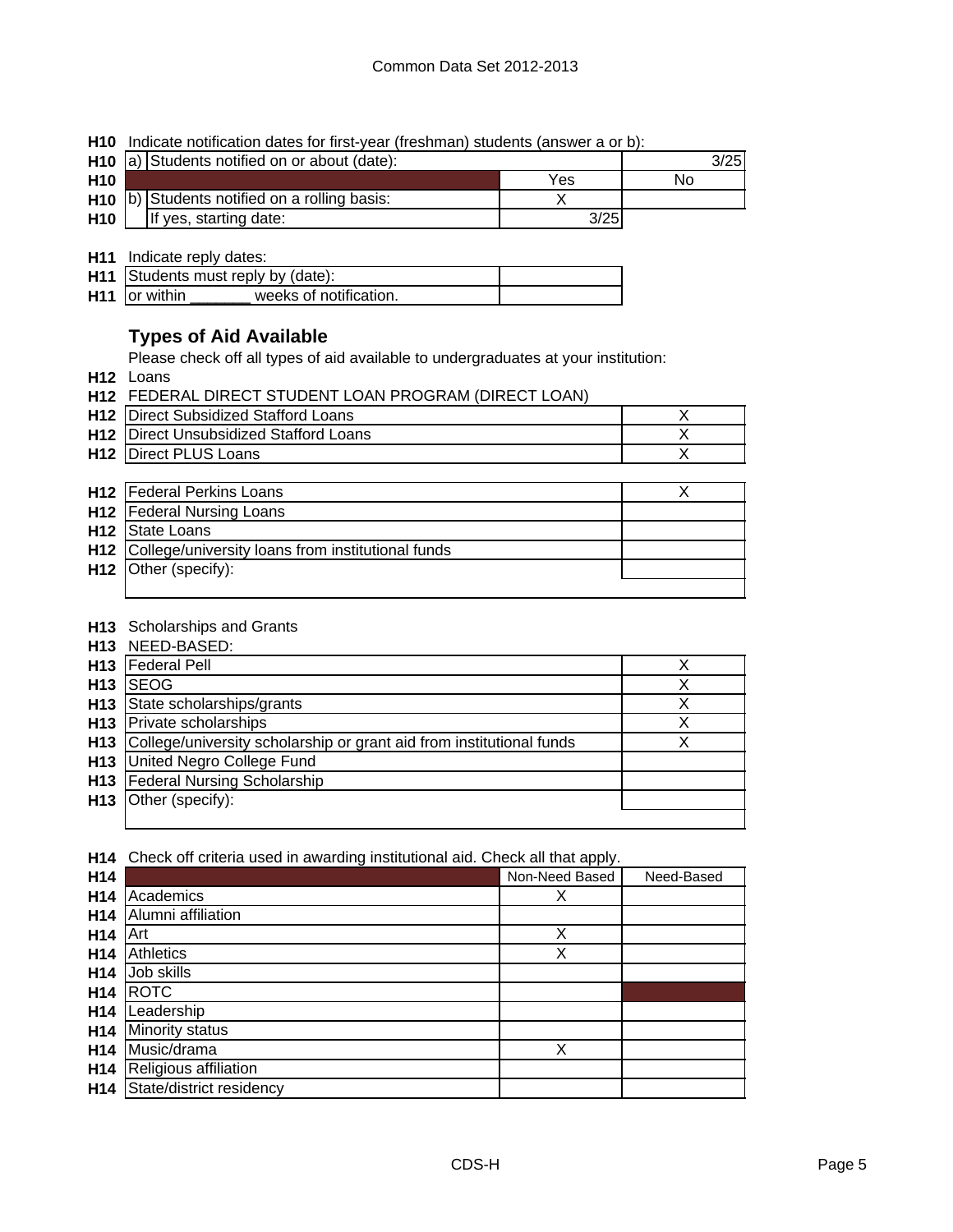### **H15**

If your institution has recently implemented any major financial aid policy, program, or initiative to make your institution more affordable to incoming students such as replacing loans with grants, or waiving costs for families below a certain income level please provide details below: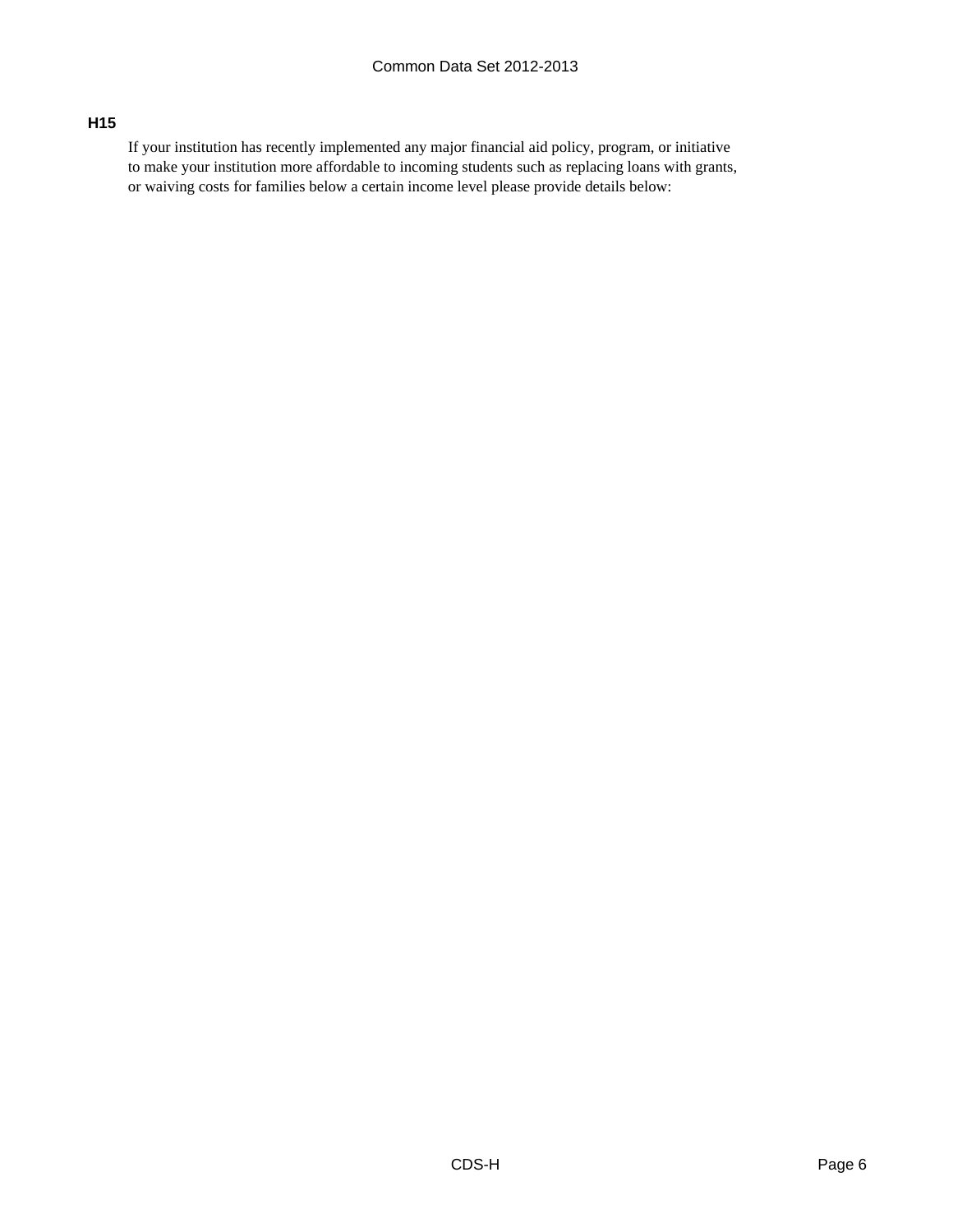## **I. INSTRUCTIONAL FACULTY AND CLASS SIZE**

## **Please report the number of instructional faculty members in each category for Fall 2012. Include faculty who are on your institution's payroll on the census date your institution uses for**

#### **I1 IPEDS/AAUP.**

The following definition of full-time instructional faculty is used by the American Association of University Professors (AAUP) in its annual Faculty Compensation Survey (the part time definitions are not used by AAUP). Instructional Faculty is defined as those members of the instructional-research staff whose major regular assignment is instruction, including those with released time for research. Use the chart below to determine inclusions and exclusions:

|                                                                                                                                                                                                                                          | Full-time | Part-time                                                                       |
|------------------------------------------------------------------------------------------------------------------------------------------------------------------------------------------------------------------------------------------|-----------|---------------------------------------------------------------------------------|
| (a) instructional faculty in preclinical and clinical medicine, faculty who are not paid (e.g.,<br>those who donate their services or are in the military), or research-only faculty, post-<br>doctoral fellows, or pre-doctoral fellows | Exclude   | Include only if<br>they teach one<br>or more non-<br>clinical credit<br>courses |
| (b) administrative officers with titles such as dean of students, librarian, registrar, coach,<br>and the like, even though they may devote part of their time to classroom instruction and<br>may have faculty status                   | Exclude   | Include if they<br>teach one or<br>more non-<br>clinical credit<br>courses      |
| (c) other administrators/staff who teach one or more non-clinical credit courses even<br>though they do not have faculty status                                                                                                          | Exclude   | Include                                                                         |
| (d) undergraduate or graduate students who assist in the instruction of courses, but<br>have titles such as teaching assistant, teaching fellow, and the like                                                                            | Exclude   | Exclude                                                                         |
| (e) faculty on sabbatical or leave with pay                                                                                                                                                                                              | Include   | Exclude                                                                         |
| (f) faculty on leave without pay                                                                                                                                                                                                         | Exclude   | Exclude                                                                         |
| (g) replacement faculty for faculty on sabbatical leave or leave with pay                                                                                                                                                                | Exclude   | Include                                                                         |

*Full-time instructional faculty:* faculty employed on a full-time basis for instruction (including those with released time for research)

*Part-time instructional faculty:* Adjuncts and other instructors being paid solely for part-time classroom instruction. Also includes full-time faculty teaching less than two semesters, three quarters, two trimesters, or two four-month sessions. Employees who are not considered full-time instructional faculty but who teach one or more non-clinical credit courses may be counted as part-time faculty.

*Minority faculty: includes faculty who designate themselves as Black, non-Hispanic; American Indian or Alaska Native; Asian, Native Hawaiian or other Pacific Islander, or Hispanic.* 

*Doctorate: includes such degrees as Doctor of Philosophy, Doctor of Education, Doctor of Juridical Science, and Doctor of Public Health in any field such as arts, sciences, education, engineering, business, and public administration. Also includes terminal degrees formerly designated as "first professional," including dentistry (DDS or DMD), medicine (MD), optometry (OD), osteopathic medicine (DO), pharmacy (DPharm or BPharm), podiatric medicine (DPM), veterinary medicine (DVM), chiropractic (DC or DCM), or law (JD).*

*Terminal degree:* the highest degree in a field: example, M. Arch (architecture) and MFA (master of fine arts).

| $\mathsf{I}$ |   |                                                         | Full-Time | Part-Time       | Total          |
|--------------|---|---------------------------------------------------------|-----------|-----------------|----------------|
| $\mathsf{I}$ | a | Total number of instructional faculty                   | 286       | 239             | 525            |
| 11           |   | Total number who are members of minority groups         | 40        | 24 <sub>l</sub> | 64             |
| $\mathsf{I}$ |   | Total number who are women                              | 152       | 151             | 303            |
| $\mathsf{I}$ |   | Total number who are men                                | 134       | 88              | 222            |
| $\mathsf{I}$ | е | Total number who are nonresident aliens (international) |           |                 | 5 <sup>1</sup> |
|              |   | Total number with doctorate, or other terminal degree   |           |                 |                |
| $\mathsf{I}$ |   |                                                         | 248       | 67              | 315            |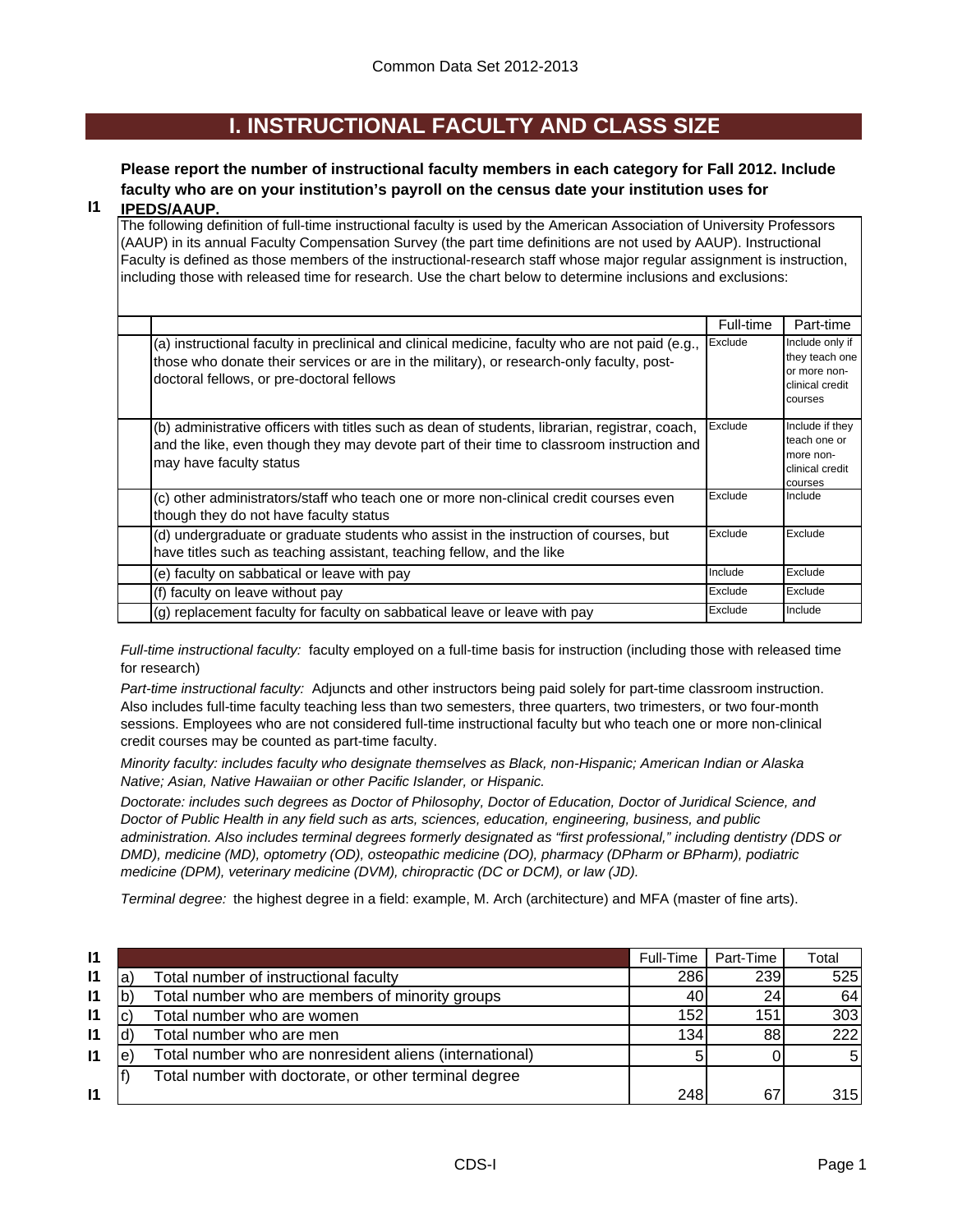|              | lg) | Total number whose highest degree is a master's but not a terminal |    |     |      |
|--------------|-----|--------------------------------------------------------------------|----|-----|------|
| $\mathbf{I}$ |     | master's                                                           | 36 | 138 | 1741 |
| $\mathsf{I}$ |     | Total number whose highest degree is a bachelor's                  |    | 33  | 34   |
|              |     | Total number whose highest degree is unknown or other (Note:       |    |     |      |
| $\mathbf{I}$ |     | Items f, g, h, and i must sum up to item a.)                       |    |     |      |
|              |     | Total number in stand-alone graduate/ professional programs in     |    |     |      |
| $\mathbf{I}$ |     | which faculty teach virtually only graduate-level students         |    |     | 12I  |

### **I2 Student to Faculty Ratio**

Report the Fall 2012 ratio of full-time equivalent students (full-time plus 1/3 part time) to full-time equivalent instructional faculty (full time plus 1/3 part time). In the ratio calculations, exclude both faculty and students in stand-alone graduate or professional programs such as medicine, law, veterinary, dentistry, social work, business, or public health in which faculty teach virtually only graduate-level students. Do not count undergraduate or graduate student teaching assistants as faculty.

| $\mathsf{I2}$ | Fall 2012 Student to Faculty ratio | 15 Ito | (based on | 5381 students |
|---------------|------------------------------------|--------|-----------|---------------|
|               |                                    |        | and       | 366 faculty). |

#### **I3 Undergraduate Class Size**

**I3**

In the table below, please use the following definitions to report information about the size of classes and class sections offered in the Fall 2012 term.

*Class Sections:* A class section is an organized course offered for credit, identified by discipline and number, meeting at a stated time or times in a classroom or similar setting, and not a subsection such as a laboratory or discussion session. Undergraduate class sections are defined as any sections in which at least one degree-seeking undergraduate student is enrolled for credit. Exclude distance learning classes and noncredit classes and individual instruction such as dissertation or thesis research, music instruction, or one-to-one readings. Exclude students in independent study, co-operative programs, internships, foreign language taped tutor sessions, practicums, and all students in one-on-one classes. Each class section should be counted only once and should not be duplicated because of course catalog cross-listings.

*Class Subsections:* A class subsection includes any subsection of a course, such as laboratory, recitation, and discussion subsections that are supplementary in nature and are scheduled to meet separately from the lecture portion of the course. Undergraduate subsections are defined as any subsections of courses in which degree-seeking undergraduate students enrolled for credit. As above, exclude noncredit classes and individual instruction such as dissertation or thesis research, music instruction, or one-to-one readings. Each class subsection should be counted only once and should not be duplicated because of cross-listings.

Using the above definitions, please report for each of the following class-size intervals the number of class sections and class subsections offered in Fall 2012. For example, a lecture class with 800 students who met at another time in 40 separate labs with 20 students should be counted once in the "100+" column in the class section column and 40 times under the "20-29" column of the class subsections table.

| 13             | Undergraduate Class Size (provide numbers) |         |           |           |           |       |       |        |       |
|----------------|--------------------------------------------|---------|-----------|-----------|-----------|-------|-------|--------|-------|
| 13             | <b>CLASS</b>                               | $2 - 9$ | $10 - 19$ | $20 - 29$ | $30 - 39$ | 40-49 | 50-99 | $100+$ | Total |
| $\mathsf{I}3$  | <b>SECTIONS</b>                            | 116     | 228       | 338       | 137       | 69    | 28    |        | 916   |
|                |                                            |         |           |           |           |       |       |        |       |
| 13             | <b>CLASS SUB-</b>                          | $2 - 9$ | $10 - 19$ | $20 - 29$ | 30-39     | 40-49 | 50-99 | $100+$ | Total |
| $\overline{3}$ | <b>SECTIONS</b>                            | 33      | 73        | 104       |           |       |       |        | 214   |

#### **Number of Class Sections with Undergraduates Enrolled**